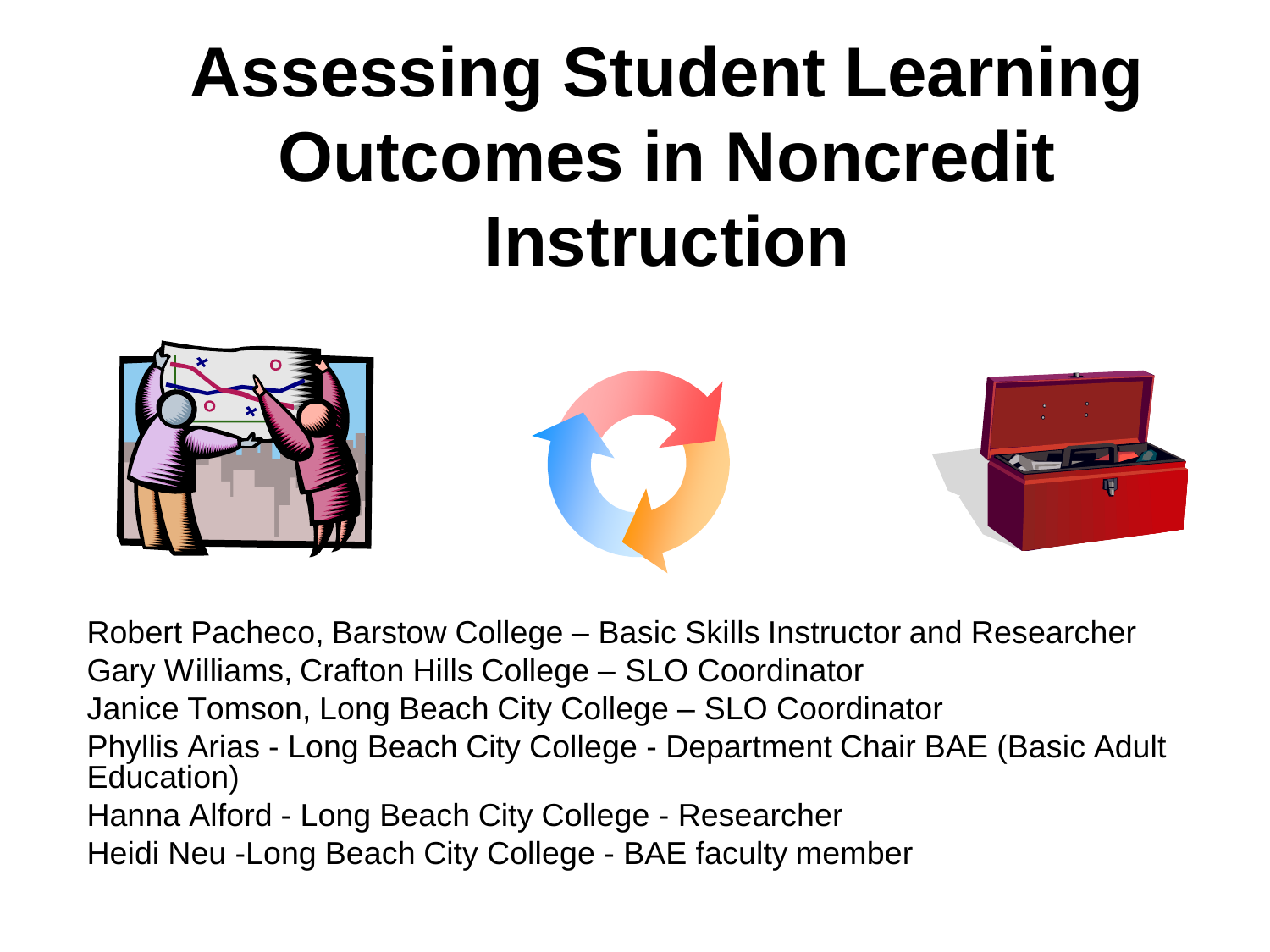## **Outcomes for this Session**

### At the end of this session, you should be able to:

Define a student learning outcome;

Understand the use of a rubric to assess student learning;

Recognize the role of the Basic Skills Initiative;

Be aware of the change in community college accountability.

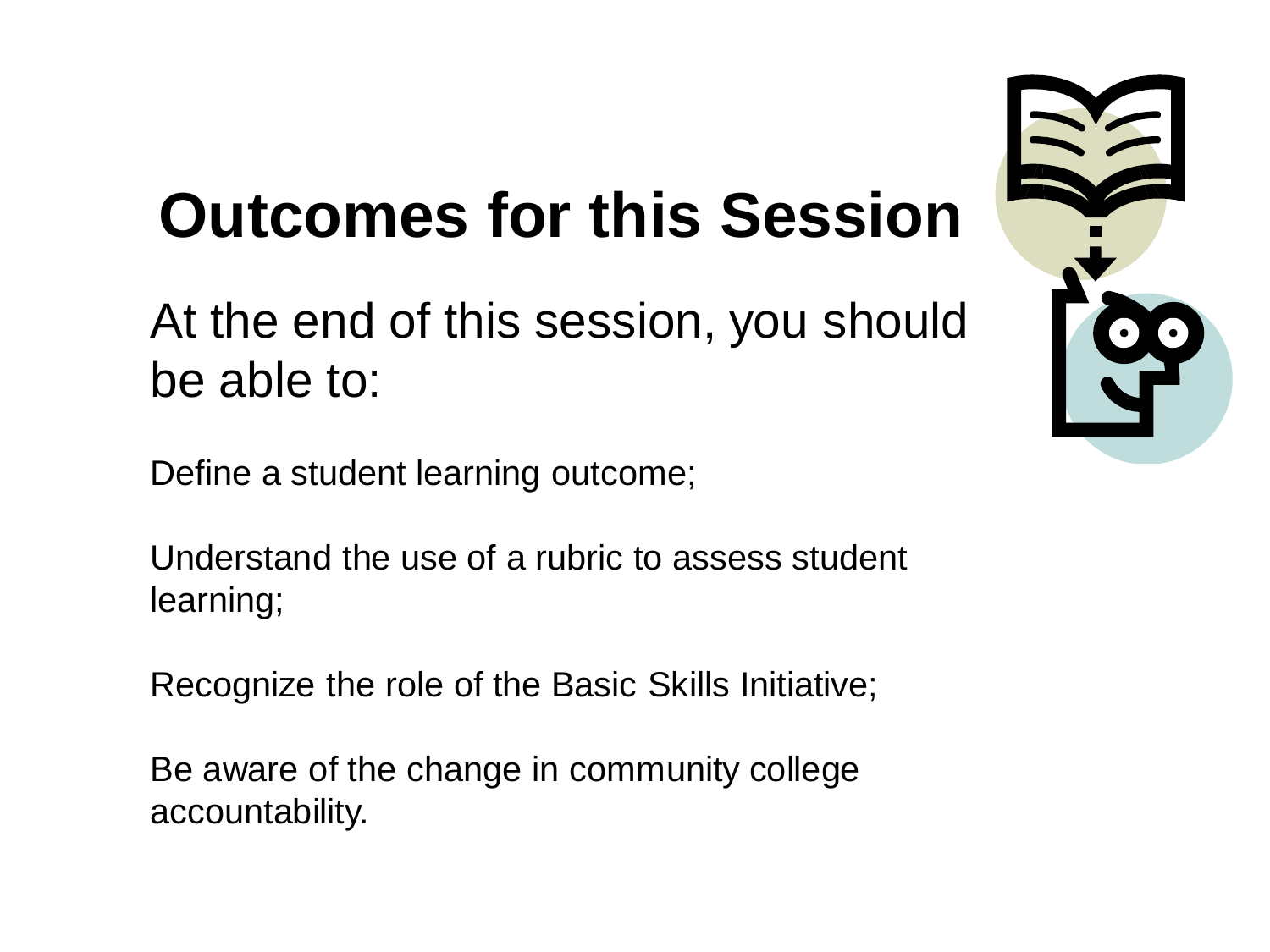# Disclaimer:

The following demonstration is fictitious. Any resemblance to real people, places or entities is purely coincidental.

*Well, sort of . . .*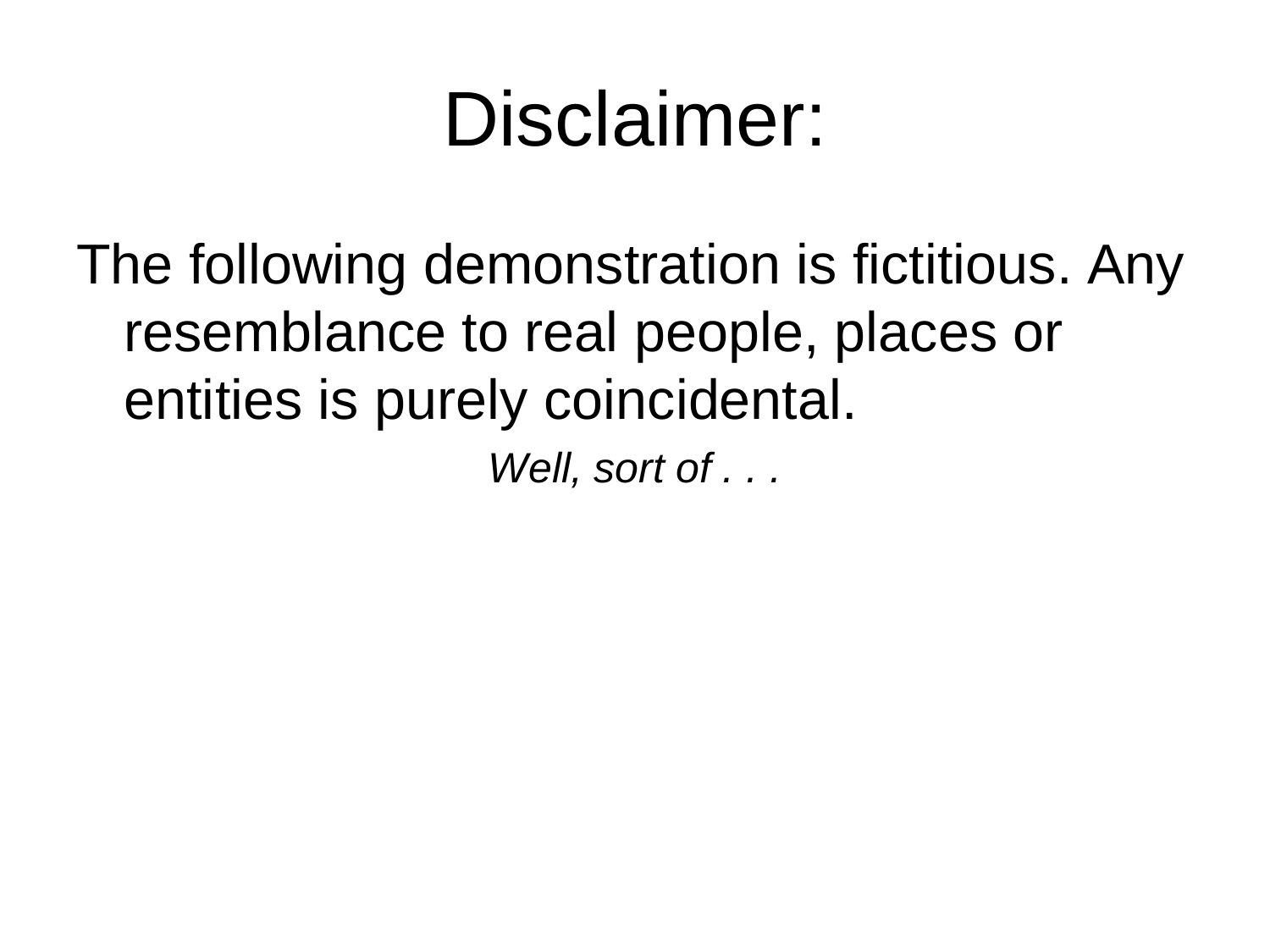# Welcome to "Clapping Hills College"

- Motto: "Let us give you a hand!!"
- Mission:

 $-$  In a serene welcoming environment,  $C(L)HC$ cultivates within global-minded citizens the capacity to applaud life's joys and challenges.

• Accredited by WASC:

– Western Association of Screaming & Clapping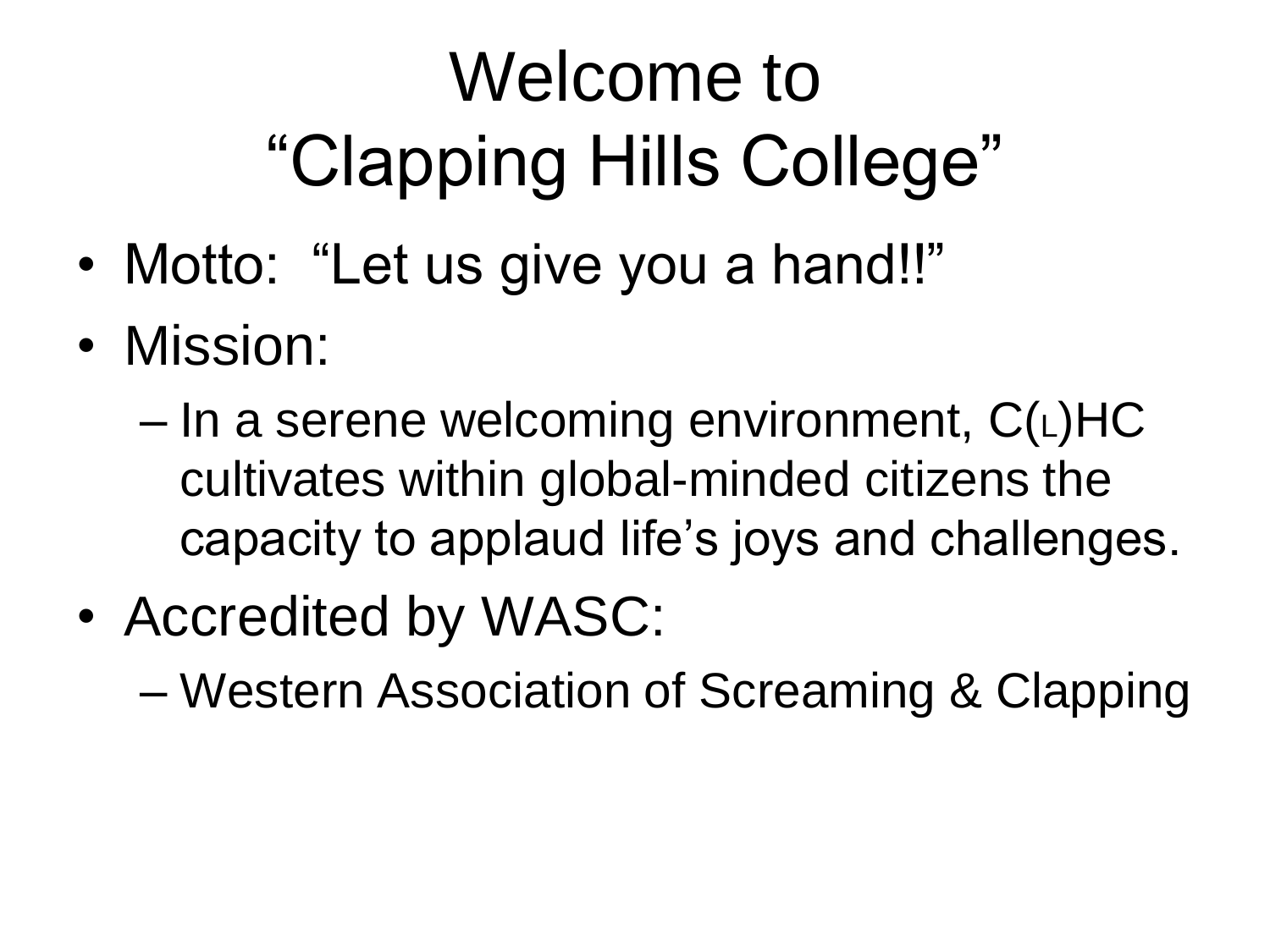# Objective:

• "Students will clap with volume, precision and expression."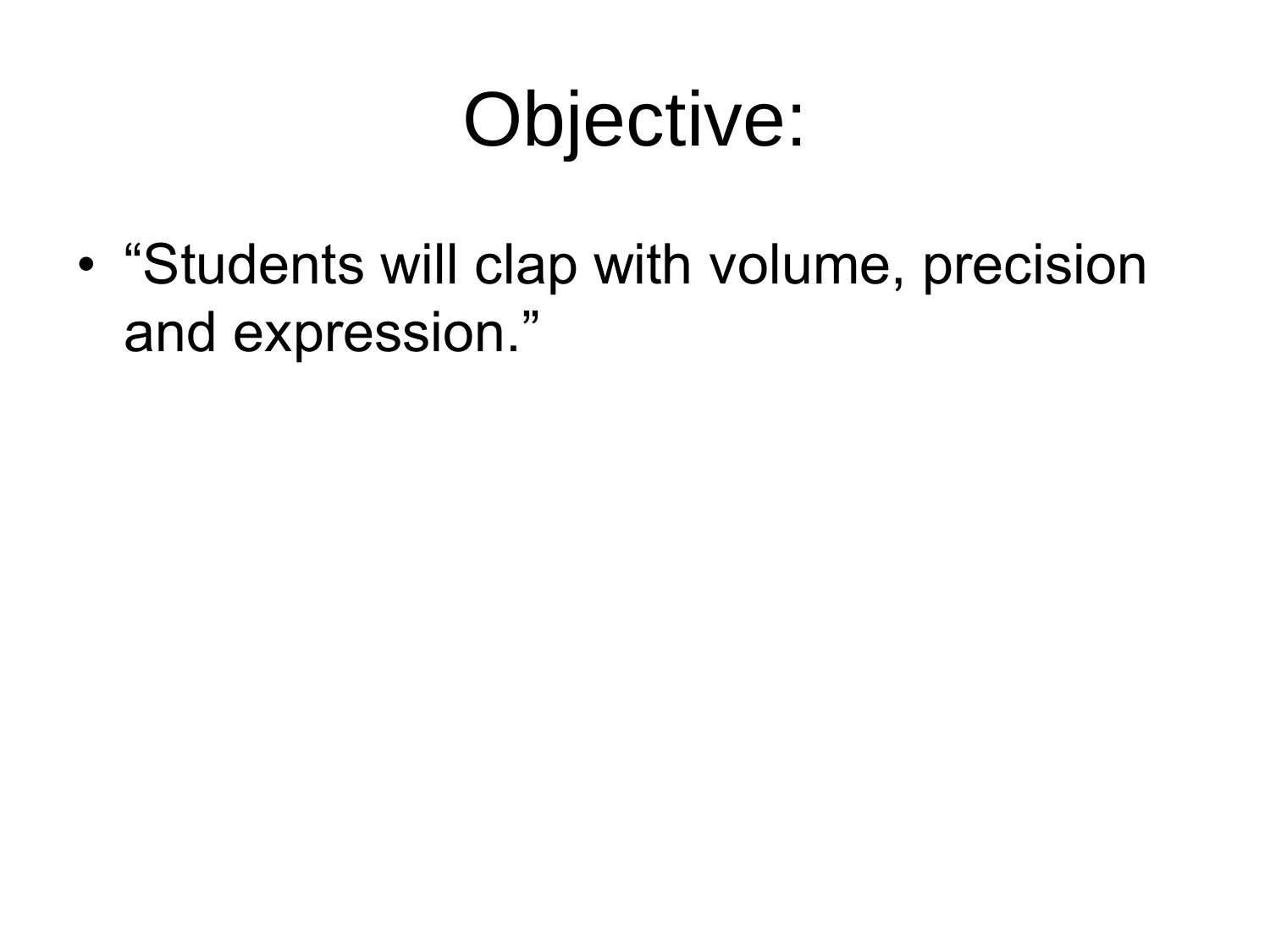## What's It All About?

- An ongoing process aimed at understanding and *improving student learning.*
- Faculty making *learning expectations explicit and public*.
- Faculty setting appropriate *standards for learning quality.*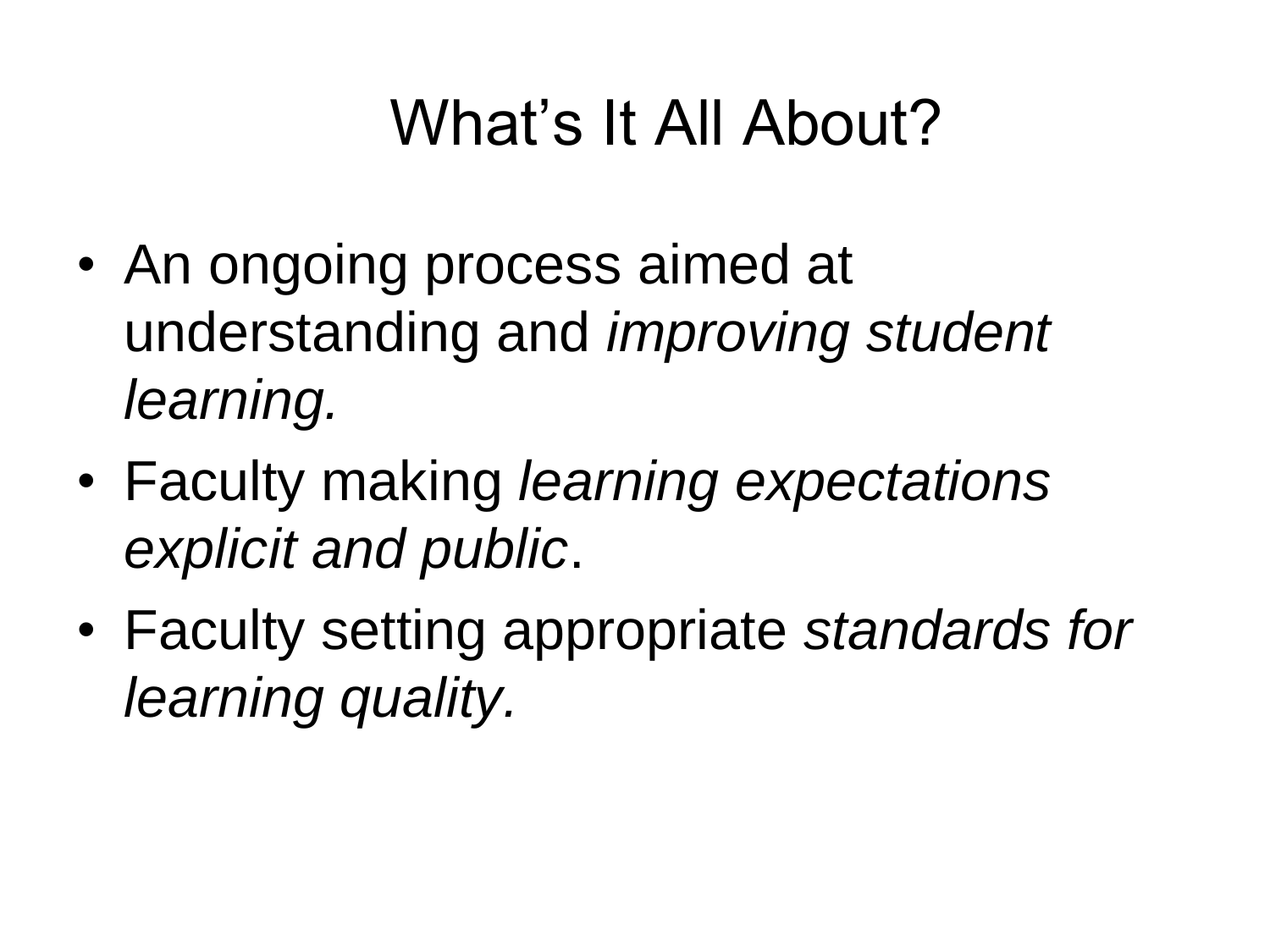## What's It All About?

- *Systematically* gathering, analyzing and interpreting evidence to determine how well student performance matches agreed upon faculty expectations & standards.
- *Using* results to document, explain and improve teaching & learning performance.

*Tom Angelo AAHE Bulletin, November 1995*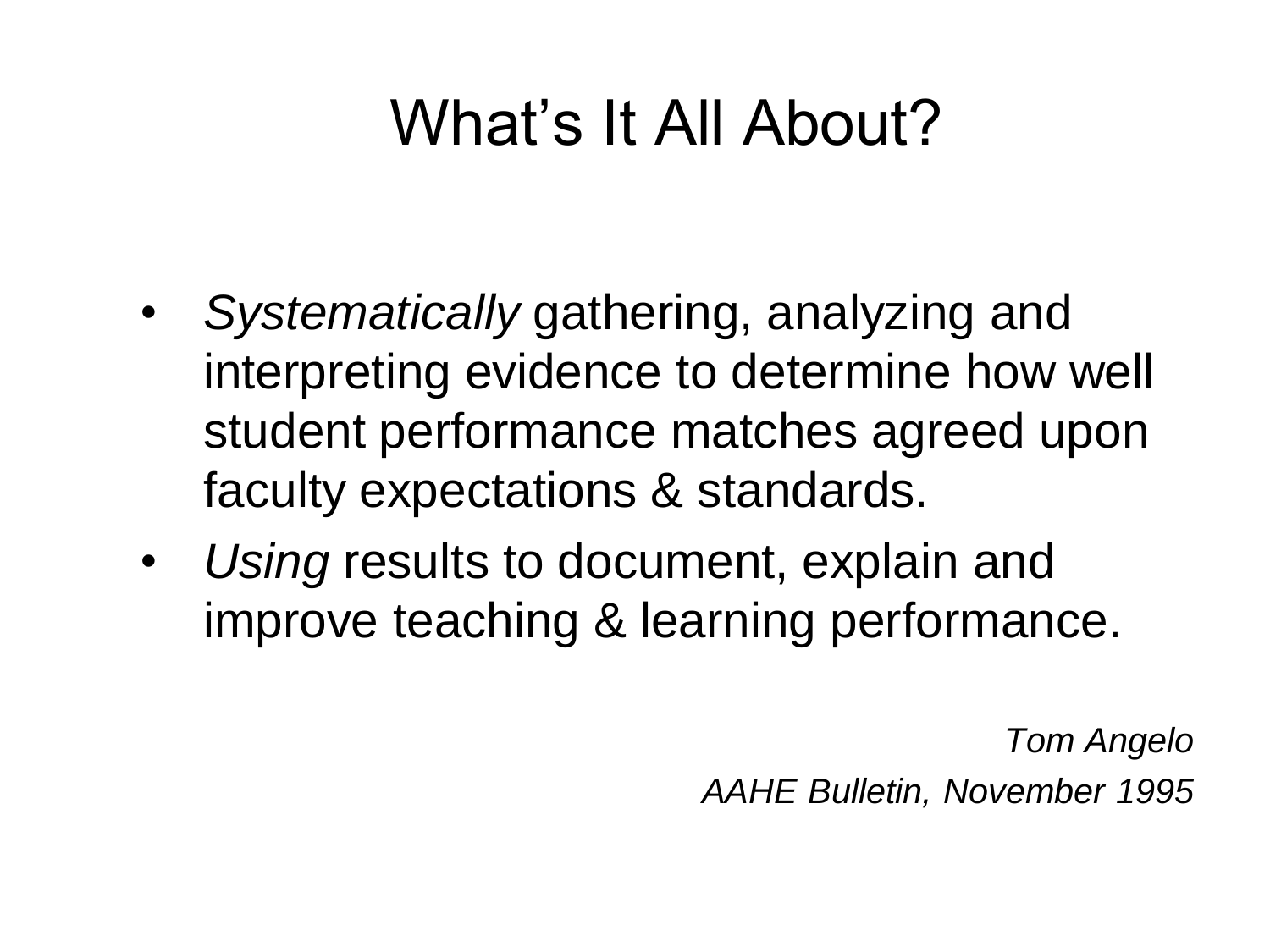# Roles of Assessment

- "Assess to assist, assess to advance, assess to adjust":
	- **Assist:** provide formative feedback to guide student performance
	- **Advance:** summative assessment of student readiness for what's next
	- **Adjust:** continuous improvement of curriculum, pedagogy.

*- Ruth Stiehl,* 

*The Assessment Primer: Creating a Flow of Learning Evidence* (2007)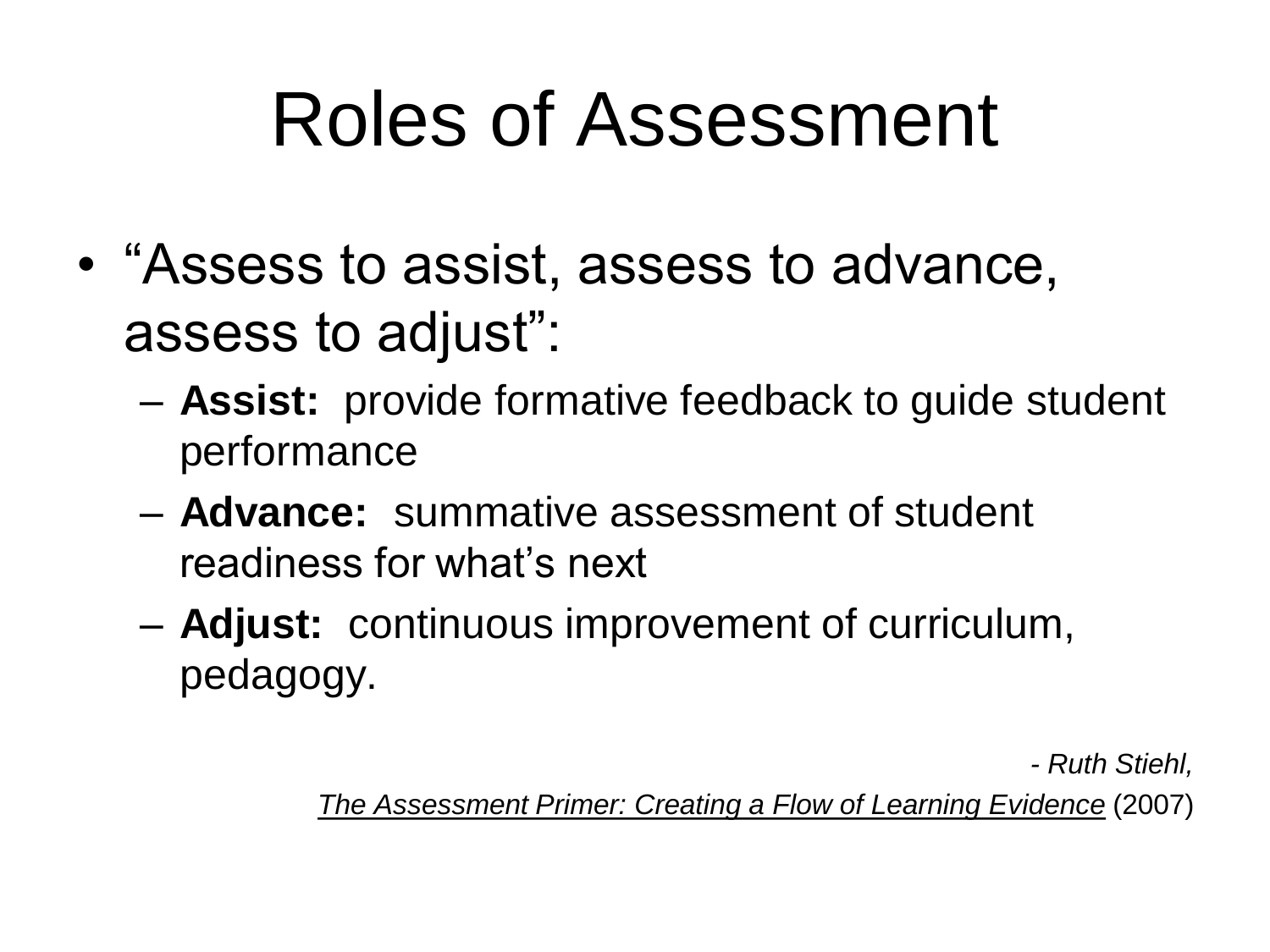# The SLO/Assessment Loop

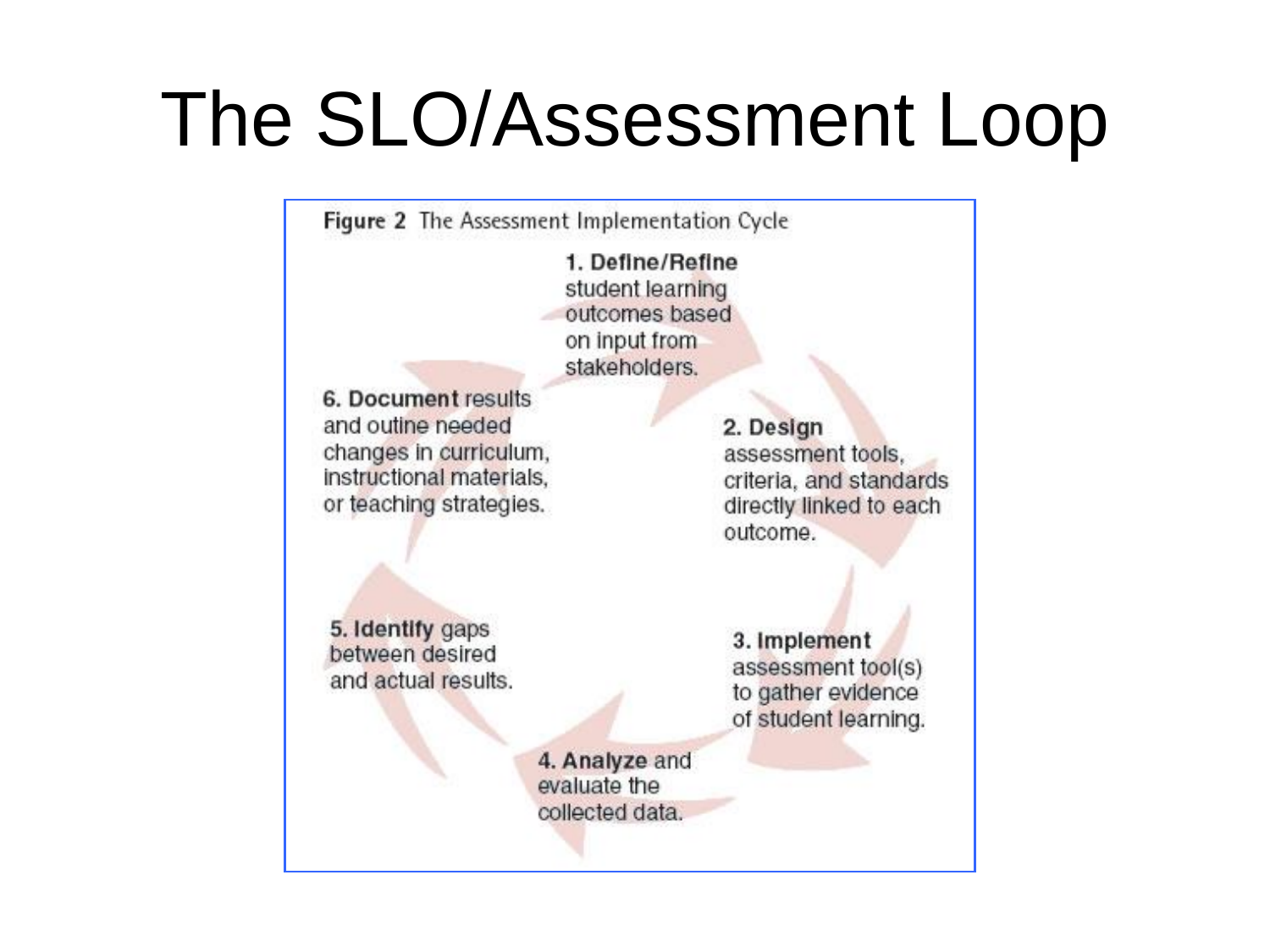# Formulating Assessment Strategies:

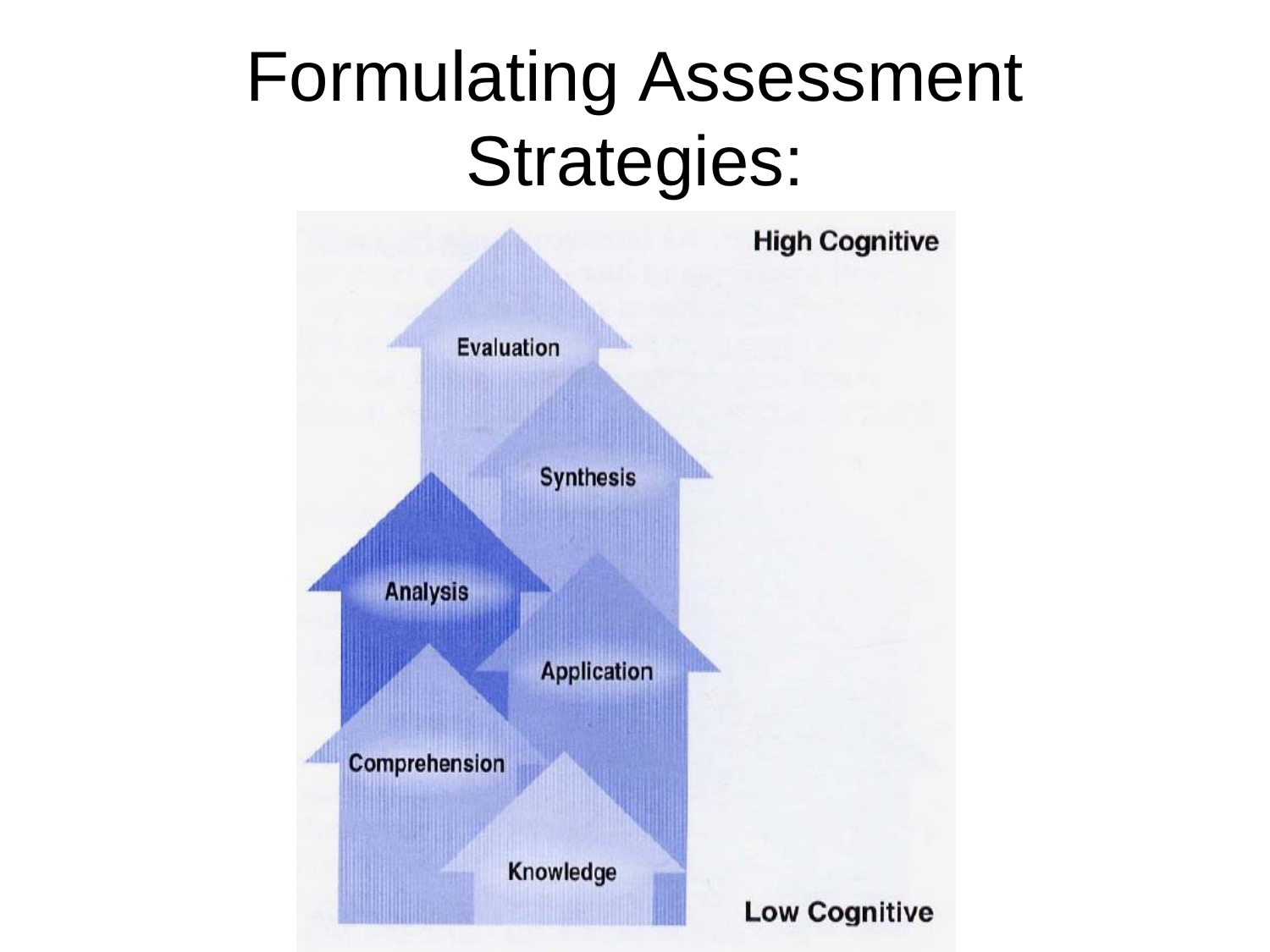### MATHEMATICS SCORING RUBRIC: A GUIDE TO SCORING EXTENDED-RESPONSE ITEMS

|                                          | <b>MATHEMATICAL KNOWLEDGE:</b>                                                                                                          | <b>STRATEGIC KNOWLEDGE:</b>                                                                                                                                                       | <b>EXPLANATION:</b>                                                                                                                                                                                                                            |
|------------------------------------------|-----------------------------------------------------------------------------------------------------------------------------------------|-----------------------------------------------------------------------------------------------------------------------------------------------------------------------------------|------------------------------------------------------------------------------------------------------------------------------------------------------------------------------------------------------------------------------------------------|
|                                          | Knowledge of mathematical principles and concepts which<br>result in a correct solution to a croblem.                                   | Identification and use of important elements of the profilem.<br>that represent and integrate concepts which vield the<br>solution (e.g., models, diagrams, symbols, algorithms). | Written explanation of the rationales and steps of the<br>solution process. A justification of each step is provided.<br>Though important, the length of the response, grammar,<br>and syntax are not the critical elements of this dimension. |
| Score<br>Level *<br>$\blacktriangleleft$ | shows complete understanding of the problem's<br>mathematical concepts and principles.<br>uses appropriate mathematical terminology and | + identifies all innoctant elements of the cooldem and<br>shows complete understanding of the relationships<br>among elements                                                     | gives a complete written explanation of the solution<br>process; clearly explains what was done and why it.<br>strate down.                                                                                                                    |
|                                          | notations including labeling answer if accromists<br>· executes algorithms and computations completely and<br>correctly                 | + shows complete evidence of an appropriate strategy<br>that would correctly solve the croblem                                                                                    | · may include a diagram with a complete explanation of<br>all its cleaneats.                                                                                                                                                                   |
|                                          | · shows nearly complete understanding of the<br>problem's mathematical concepts and principles                                          | + identifies most important elements of the problem and<br>shows a general understanding of the relationships<br>among them.                                                      | gives a nearly complete written explanation of the<br>solution process: cleady explains what was done and<br>begins to address why it was done-                                                                                                |
|                                          | . uses mostly correct mathematical terminology and<br><b><i><u>RICHARD BOARD</u></i></b>                                                | · shows nearly complete evidence of an aggregative<br>strategy for solving the problem.                                                                                           | · may include a diagram with most of its elements<br>explained                                                                                                                                                                                 |
|                                          | · executes algorithms completely; computations are<br>generally correct but may contain minor eross                                     |                                                                                                                                                                                   |                                                                                                                                                                                                                                                |
|                                          | · shows some understanding of the problem's<br>mathematical concepts and grinciples                                                     | identifies some important elements of the problem bat<br><b>ALC:</b><br>shows only limited understanding of the relationships<br>among them.                                      | gives some written exclanation of the solution.<br>process; either explains what was done or addresses<br>why it was done.                                                                                                                     |
|                                          | + uses some correct mathematical terminology and<br><b>REMARKANE</b>                                                                    | · shows some evidence of a strategy for solving the<br>crobbem.                                                                                                                   | explanation is vague, difficult to interpret, or does not<br>completely match the sclution process.                                                                                                                                            |
|                                          | · may contain major algorithmic or computational<br>emors                                                                               |                                                                                                                                                                                   | · may include a diagram with some of its elements<br>exclaimed                                                                                                                                                                                 |
|                                          | · shows limited to no understanding of the problem's<br>mathematical concepts and grinciples.                                           | + fails to identify innoctant elements or olaces too<br>much emphasis on unrelated elements                                                                                       | · gives minimal written exclanation of the solution<br>process; may fail to explain what was done and why it<br>sease down.                                                                                                                    |
|                                          | · may misuse or fail to use mathematical terminology<br>and metations:                                                                  | + reflects an inappropriate strategy for solving the<br>problem; strategy may be difficult to identify                                                                            | · explanation does not match presented solution process                                                                                                                                                                                        |
|                                          | · affecteds an answer                                                                                                                   |                                                                                                                                                                                   | · may include minimal discussion of the dements in a<br>diagram; explanation of significant elements is<br>machose.                                                                                                                            |
|                                          | · no answer attempted                                                                                                                   | + no apparent strategy                                                                                                                                                            | · so written explanation of the solution process is<br>crovided.                                                                                                                                                                               |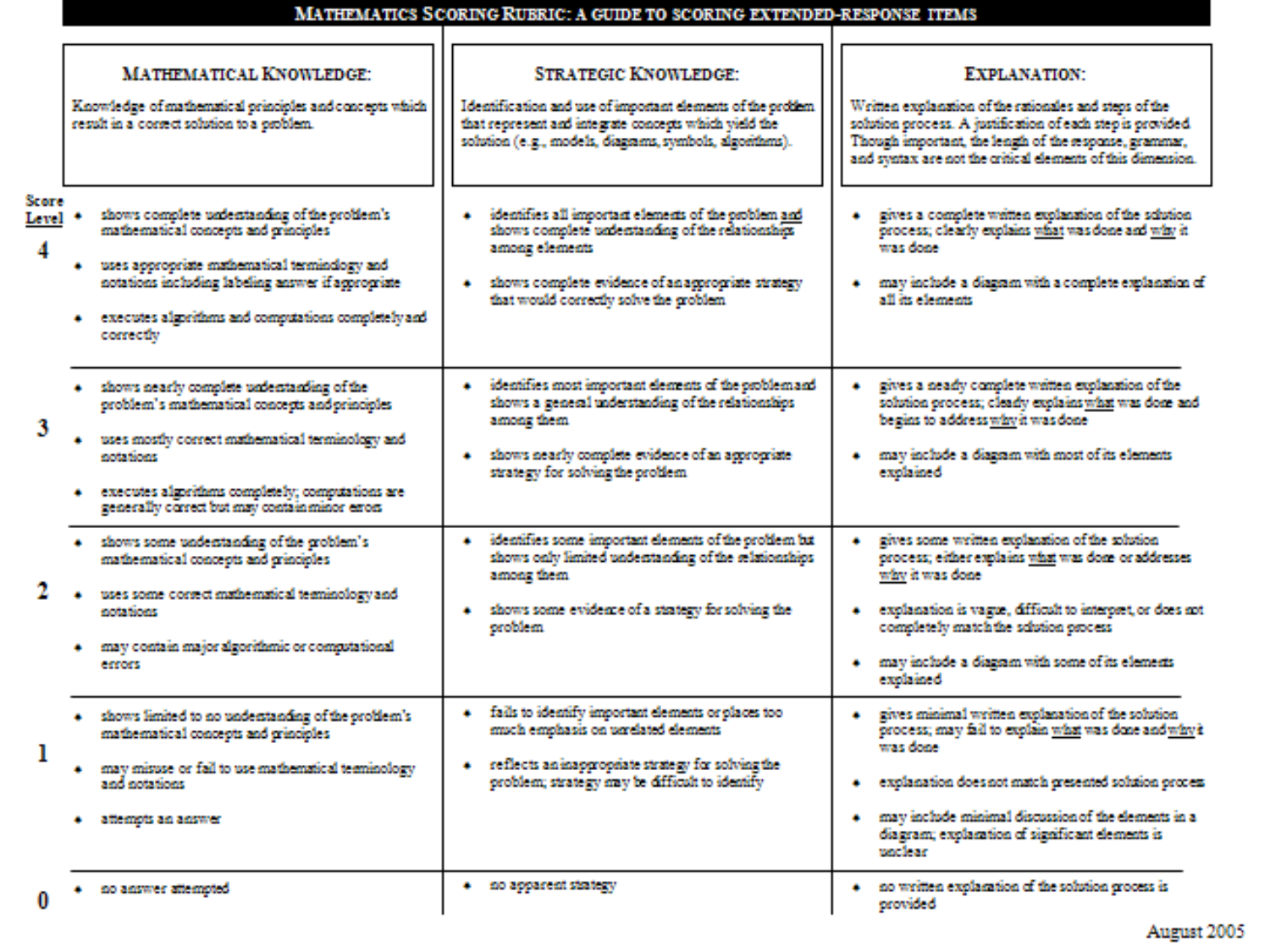#### "STUDENT-FRIENDLY" MATHEMATICS SCORING RUBRIC

| <b>Score Level</b><br>(How many point<br>do you earn'l) | <b>MATHEMATICAL KNOWLEDGE:</b><br>(Do you know it?)                                                                                                                      | <b>STRATEGIC KNOWLEDGE:</b><br>(How do you plan?)                                                                                                                                                                                                                                                                  | <b>EXPLANATION:</b><br>(Can you explain it?)                                                                                                                                                                                      |
|---------------------------------------------------------|--------------------------------------------------------------------------------------------------------------------------------------------------------------------------|--------------------------------------------------------------------------------------------------------------------------------------------------------------------------------------------------------------------------------------------------------------------------------------------------------------------|-----------------------------------------------------------------------------------------------------------------------------------------------------------------------------------------------------------------------------------|
| 4                                                       | + I get the right answer, and I label it<br>correctly.<br>+ I use math terms correctly to show I<br>understand how math works.<br>+ I compute with no errors.            | + I find all the important parts of the<br>problem, and I know how they go<br>together.<br>+ I show all the steps I use to solve the<br>problem.<br>+ I explain any work I do in my head or<br>with a calculator.<br>+ I completely show pictures, diagrams,<br>models or computation if I use them in<br>my plan. | + I write what I did and why I did it in a<br>clear and concise manner.<br>+ If I use a drawing, I can explain all of it<br>in writing.<br>+ I describe my logical steps and my<br>critical thinking in a step-by-step<br>fashion |
| 3                                                       | + I use most math terms correctly and my<br>answer is reasonable.<br>+ I make minor errors in computation.<br>+ I understand my mistake                                  | + I find most of the important parts of the<br>problem.<br>+ I show a reasonable plan and most of<br>the steps I use to solve the problem.                                                                                                                                                                         | + I write mostly about what I did and not<br>why I did it.<br>+ I describe my steps, but not clearly.<br>+ If I use a drawing, I can explain most of<br>it in writing.                                                            |
| 2                                                       | + I know how to do parts of the problem,<br>but I make major errors in computation.<br>and get a wrong answer.<br>+ I give a wrong answer or only part of<br>the answer. | + 1 tind some of the important parts of the<br>problem.<br>+ I show some of the steps, but my plan is<br>not clear.                                                                                                                                                                                                | + I write some about what I did or why I<br>did it but not both.<br>+ If I use a drawing, I can explain some<br>of it in writing.                                                                                                 |
|                                                         | + I try to do the problem, but I don't<br>understand it.<br>+ My answer is wrong and I cannot<br>explain why.                                                            | + I find some parts of the problem.<br>+ I show a plan that is limited.<br>+ I show a limited number of steps I use<br>to solve the problem.<br>+ I may include unnecessary information.                                                                                                                           | + I write or draw something that doesn't<br>go with my answer.<br>$\bullet$ I write an answer that is not clear.                                                                                                                  |
| 0                                                       | + I don't try to answer the problem.                                                                                                                                     | + I don't show a plan.                                                                                                                                                                                                                                                                                             | + I don't explain anything in writing.                                                                                                                                                                                            |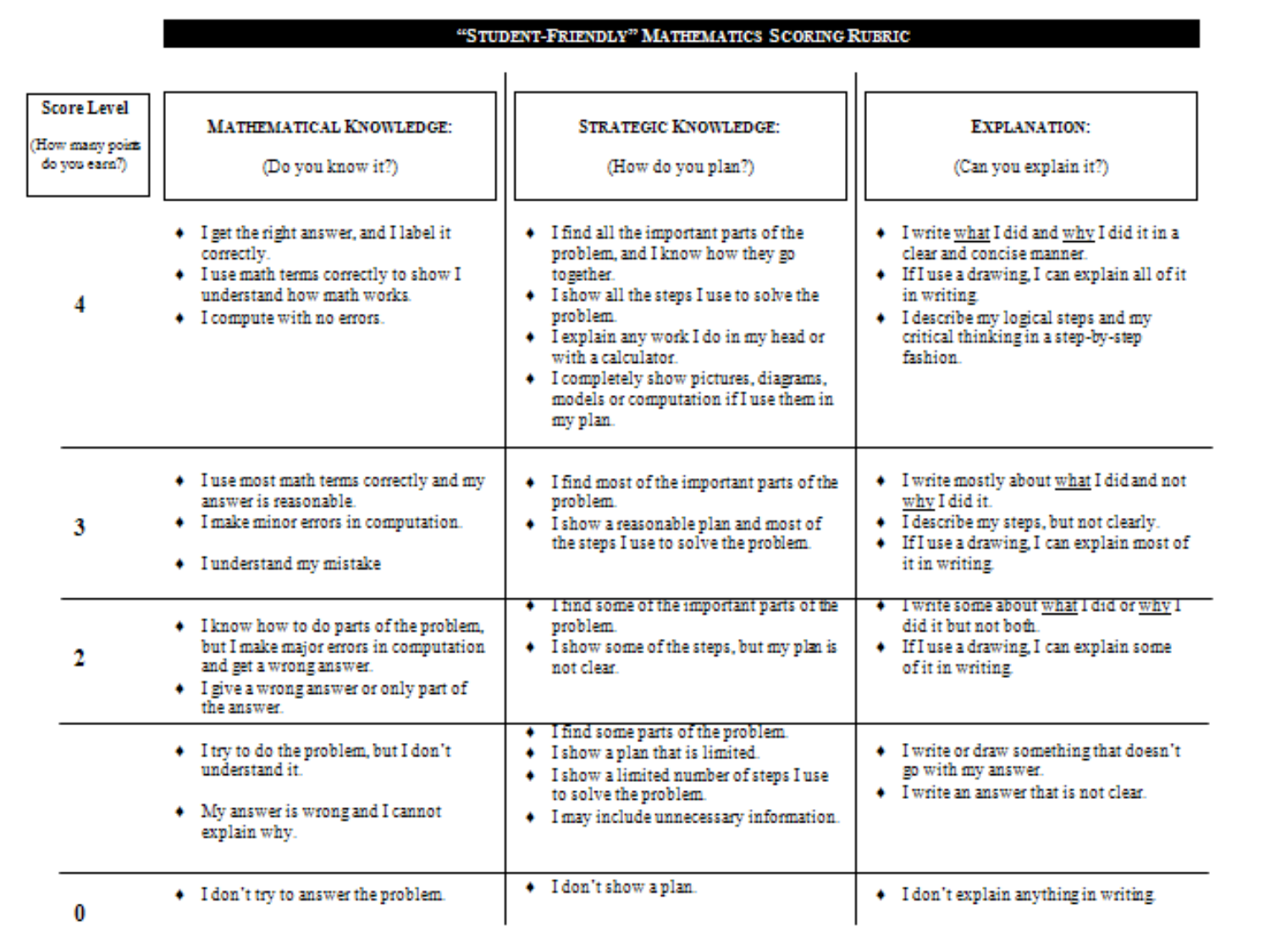| <b>IDEAS AND CONTENT</b>                                                                                                                                                                                                                                                                                                                                    | <b>WORD CHOICE</b>                                                                                                                                                                                                                                                                                                                                                                                                                     | <b>CONVENTIONS</b>                                                                                                                                                                                                                                                                                                                                                                                                                                                                      |
|-------------------------------------------------------------------------------------------------------------------------------------------------------------------------------------------------------------------------------------------------------------------------------------------------------------------------------------------------------------|----------------------------------------------------------------------------------------------------------------------------------------------------------------------------------------------------------------------------------------------------------------------------------------------------------------------------------------------------------------------------------------------------------------------------------------|-----------------------------------------------------------------------------------------------------------------------------------------------------------------------------------------------------------------------------------------------------------------------------------------------------------------------------------------------------------------------------------------------------------------------------------------------------------------------------------------|
| 5 - Focused, clear, specific. It keeps the<br>reader's attention.<br>a) I know a lot about this topic and added<br>interesting tidbits.<br>b) I showed what was happening instead of telling.<br>c) My topic was small enough to handle.<br>d) I can easily answer the question, "What is the<br>point of this paper/story?""                               | 5 - Extremely clear, visual, and accurate. I<br>picked the right words for the right places.<br>a) My words are colorful, snappy, vital, brisk and<br>fresh. You won't find overdone, vague or flowery<br>language.<br>b) All the words in my paper fit. Each one seems<br>just right.<br>c) Look at all my energetic verbs!<br>d) Some of the words and phrases are so vivid the<br>reader won't soon forget them.                    | 5 - Mostly correct. There are very few<br>errors in my paper.<br>a) My spelling is accurate.<br>b) I have used capitals correctly.<br>c) Every paragraph is indented to show where a<br>new idea begins.<br>d) Periods, commas, exclamation marks, and<br>quotation marks are in the right places.<br>e) My grammar/usage is consistent and shows<br>control.                                                                                                                           |
| 3 - Some really good parts, some not there<br>yet!<br>a) Some things are new, other things everyone else<br>already knows.<br>b) Details are general (nice, fun, some, good.)<br>c) I'm still thinking aloud on paper. I'm looking<br>for a good idea.<br>d) Maybe I'll write about this or maybe I'll write<br>about that.                                 | 3 - Correct but not striking. The words get<br>the message across, but don't capture the<br>reader's attention.<br>a) I used everyday words pretty well but I did not<br>stretch for a new and better way to say things.<br>b) Most of the time the reader will figure out what<br>I mean even if a few words are messed up.<br>c) My words aren't real specific. Better, juicy<br>details.<br>d) I used tired out cliches or phrases. | 3 - About halfway there. A number of<br>bothersome mistakes need cleaning up.<br>a) Spelling is correct on simple words. It may not<br>be right on harder words.<br>b) Most sentences and proper nouns begin with<br>capitals, but a few have been over looked.<br>c) At least one paragraph is present. Others might<br>not all begin in the right spots.<br>d) Problems in punctuation make the reader<br>stumble and pause now and then.<br>e) Several grammar problems are evident. |
| 1-Just beginning to figure out what I want to<br>SHV.<br>a) I haven't shared much information. I don't seem<br>to know much about this topic.<br>b) My details are so vague it's hard to picture<br>anything.<br>c) I'm still thinking aloud on paper. I'm looking<br>for a good idea.<br>d) Maybe I'll write about this or maybe I'll write<br>about that. | 1-Confusing. The reader is often asking<br>"What did they mean by this?"<br>a) A lot of words and phrases are vague. (We<br>were friends and stuff.)<br>b) My words don't make pictures yet. (It was<br>awesome.)<br>c) Some of my words are misused.<br>d) Over and over I used the same words over and<br>over, until my paper was over.                                                                                             | 1-Editing not under control yet. It would take<br>a first reading to decode and a second reading to<br>get the message.<br>a) Spelling errors are common, even simple words.<br>b) Capital letters are scattered all over or not at all.<br>c) I haven't got the hang of paragraphs yet.<br>d) Punctuation is very limited and makes reading<br>this paper difficult.<br>e) Frequent grammatical errors, I haven't spent<br>much time editing this paper.                               |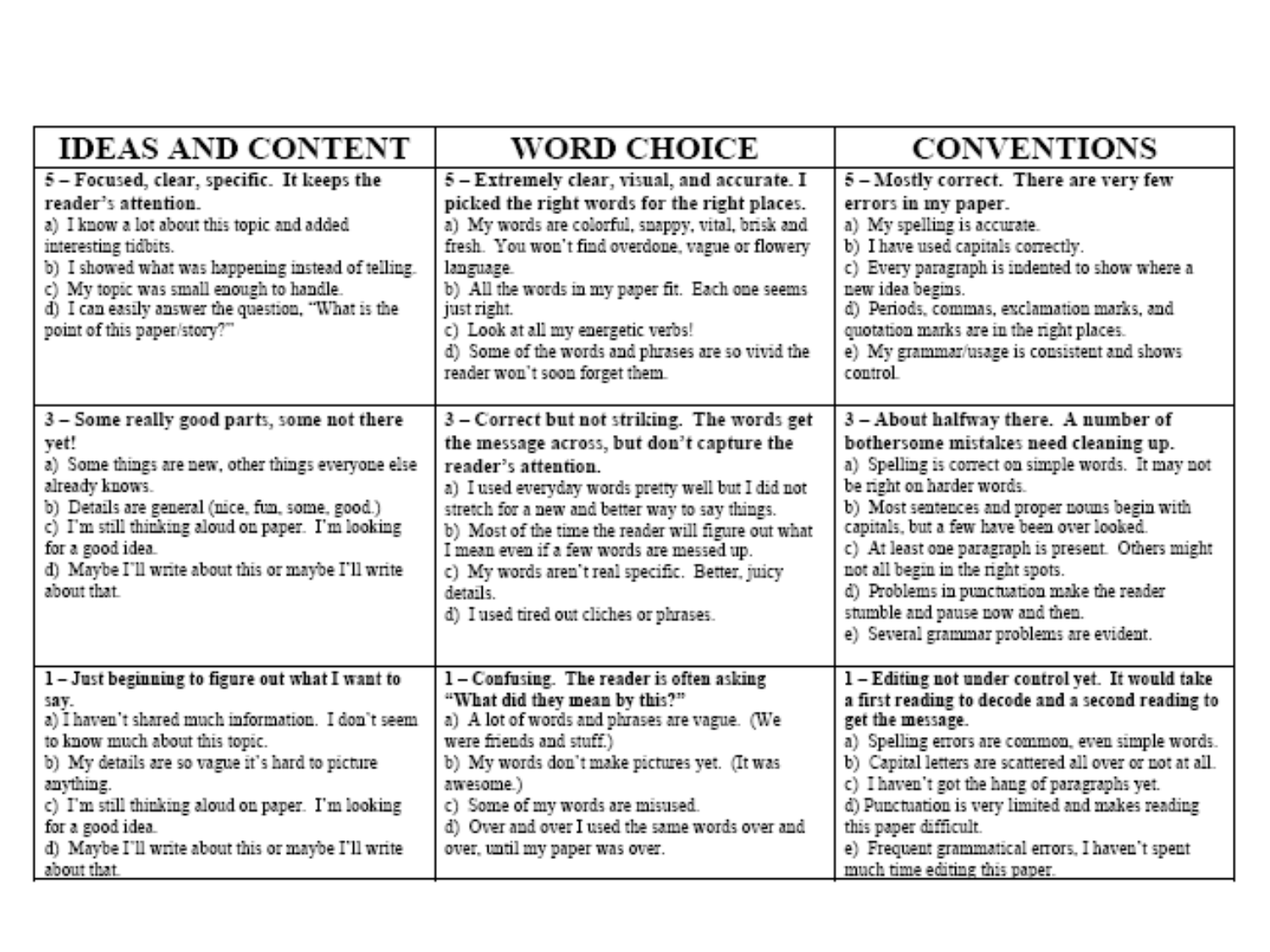| <b>ORGANIZATION</b>                                                                                                                                                                                                                                                                                                                                                                                                                                                      | VOICE                                                                                                                                                                                                                                                                                                                                                                                                                                                                                                              | SENTENCE FLUENCY                                                                                                                                                                                                                                                                                                                                                                                 |
|--------------------------------------------------------------------------------------------------------------------------------------------------------------------------------------------------------------------------------------------------------------------------------------------------------------------------------------------------------------------------------------------------------------------------------------------------------------------------|--------------------------------------------------------------------------------------------------------------------------------------------------------------------------------------------------------------------------------------------------------------------------------------------------------------------------------------------------------------------------------------------------------------------------------------------------------------------------------------------------------------------|--------------------------------------------------------------------------------------------------------------------------------------------------------------------------------------------------------------------------------------------------------------------------------------------------------------------------------------------------------------------------------------------------|
| 5 - Clear and compelling. I have chosen an<br>order that works well and makes the reader<br>want to find out what comes next.<br>a) My beginning grabs the reader's attention and<br>gives clues about what is coming.<br>b) Every detail adds a little more to the main idea<br>or story.<br>c) My details are in the right place.<br>d) I ended at a good sot. I have a strong<br>conclusion or ending.                                                                | 5 - Really individual and powerful. My<br>paper has personality and sounds different<br>from the way anyone else writes.<br>a) I have put my personal stamp on this. It's me!<br>b) Readers can tell I'm talking right to them.<br>c) I write with confidence and security.<br>d) My paper is full of feelings and the reader will<br>know how I feel.<br>e) Nobody else sounds like this.                                                                                                                         | 5 – Varied and natural. The sentences in<br>my paper are close and delightful to read<br>out loud<br>a) Some are long and stretchy. Some are<br>short and snappy.<br>b) It's easy to read my paper out loud. I love<br>the sound of it!<br>c) Sentence beginnings vary.<br>d) Good sentence sense. My sentence flows.<br>e) All excess baggage has been cut out.                                 |
| 3 - Some really smooth parts, others need<br>work. The order makes sense most of the<br>time<br>a) I have a beginning but it doesn't really grab you<br>or give clues about what is coming.<br>b) Sometimes it is not clear how some of the<br>details connect to the story or main idea.<br>c) Some of the details should come earlier or later.<br>I may have lingered too long in some areas and<br>sped through others.<br>d) I have a conclusion, but it is ho-hum. | 3-Individuality fades in and out. What I<br>truly think and feel only shows up<br>sometimes<br>a) Although the reader will understand what I<br>mean, it won't make them feel like laughing,<br>crying or pounding on the table.<br>b) My writing is right on the edge of being funny,<br>excited, scary, or honest-but it is not there yet.<br>c) My personality pokes through here and there<br>but gets covered u again.<br>d) My writing is pleasant, but cautious.<br>e) I've done more telling than showing. | 3 - Routine and functional. Some sentences<br>are choppy and awkward, but most are<br>clear.<br>a) Some of my sentences are smooth and<br>natural, but others are halting.<br>b) When I read my paper, most of the<br>sentences have the same patterns.<br>c) Many sentences begin the same way.<br>d) My paper shows some interesting<br>sentences<br>e) I have used more words than necessary. |
| 1-Not shaped yet. The order of my paper<br>is jumbled and confused.<br>a) There really isn't a beginning or introduction to<br>my paper. It just takes off.<br>b) I'm confused about how the details fit with the<br>main idea or story line.<br>c) My ideas seem scrambled, jumbled and<br>disconnected.1<br>d) Conclusion! Oops, I forgot.                                                                                                                             | 1-Not me yet. I'm not comfortable or<br>don't know what I truly think or feel yet.<br>a) If you didn't already know, you might not<br>know who wrote this paper.<br>b) I'm not comfortable sharing. I've taken<br>the safest route by hiding my feelings.<br>c) I sound like a robot.<br>d) My paper makes the reader yawn.<br>e) My paper is all telling and no showing.                                                                                                                                          | 1-Paper needs work because there isn't<br>enough sentence sense yet.<br>a) As I read my paper I have to go back and read<br>over, just to figure out the sentence.<br>b) The sentence patterns are repetitive.<br>c) I'm having a hard time telling where one<br>sentence stops and another begins.<br>d) I have to do quite a bit of oral editing to help<br>the reader get the meaning.        |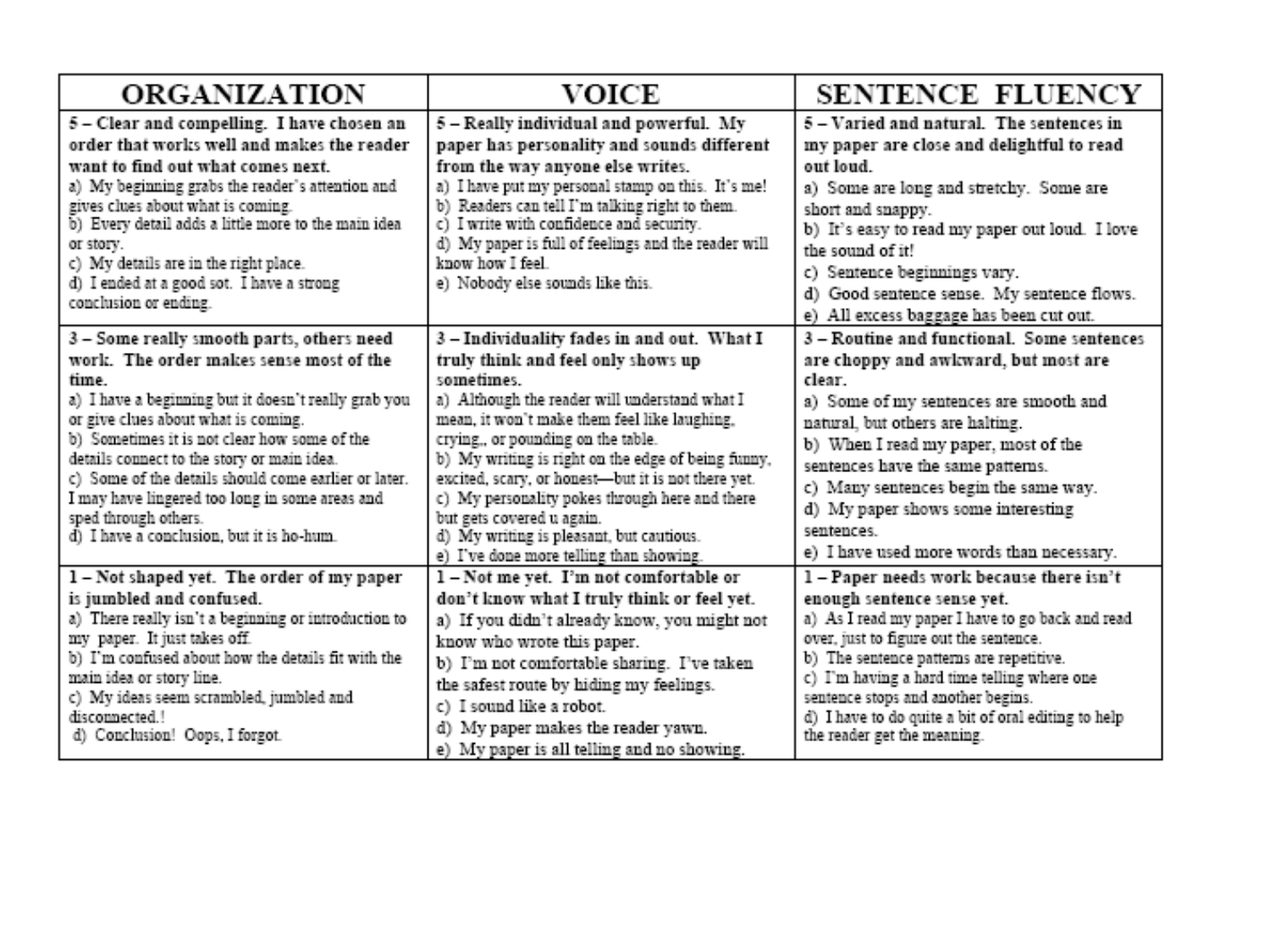### **Writing to Inform Rubric**

#### **Score Point 4**

- . My paper is well developed and I have more than enough information to inform the reader about the topic. The information is clearly presented with lots of elaboration.
- · There are plenty of specific details that more than adequately explain the topác.
- · I have a clear organization and I don't stray from it.
- · I wrote for the intended audience.
- · I frequently use language choices to maintain a style or a tone.

#### **Score Point 3**

- · My paper is fairly well developed and I have enough information to inform the reader about the topic. The information is clearly presented with some elaboration.
- · There are some specific details that adequately explain the topic but some of the details may not really help explain.
- · I have an organization and I try to stick to it.
- · I wrote for the intended audience.
- · I use language choices to maintain a style or a tone.

#### **Score Point 2**

- · My paper has little development and a minimum amount of information. The information does not clearly explain the topic and some of it might even interfere with my explanation.
- · I used details but they may be the wrong details or they may not help to explain the topic.
- · I wrote for the intended audience.
- · I did not really make any language choices to help with style or tone.

#### **Score Point 1**

. I saw the prompt and I tried to write a response. I wrote very little and what I wrote is confusing or inaccurate.

C3,

- · If I have details they are not enough to explain the topic.
- · If I do have an organization it is not clear or I stray far from it.
- · I may not address the intended audience.
- · I did not use any language choices to help with style or tone.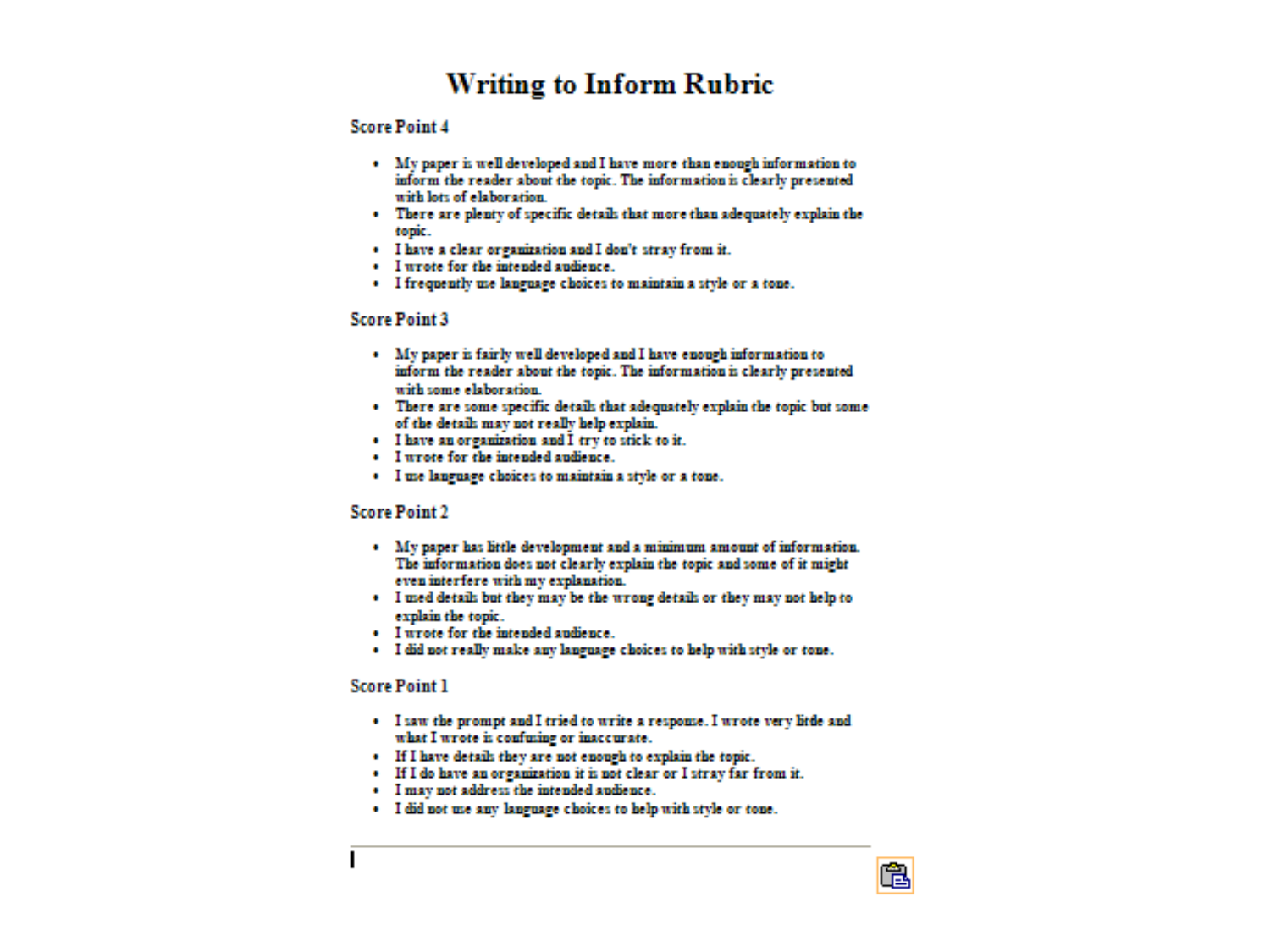CONVERTION

|                  |                |  |  |  | Paper 1 Paper 2 Paper 3 Paper 4 Paper 5 Paper 6 Paper 7 Paper 8 |
|------------------|----------------|--|--|--|-----------------------------------------------------------------|
|                  | 4              |  |  |  |                                                                 |
|                  | 3              |  |  |  |                                                                 |
| Teacher<br>Score |                |  |  |  |                                                                 |
|                  | $\overline{2}$ |  |  |  |                                                                 |
| Student          |                |  |  |  |                                                                 |
| Score            |                |  |  |  |                                                                 |
|                  | 0              |  |  |  |                                                                 |

**Rubric Comparisons** 

**Evaluation of Rubric Scores** 

like hy oranmar  $10n\epsilon$ feel  $15$ IMPOVOVINCA. Em trying  $+n$ achieve  $1001$ to my arammar DORXT  $+$  $-$  OCIDAT IN  $\cup$  $\Lambda$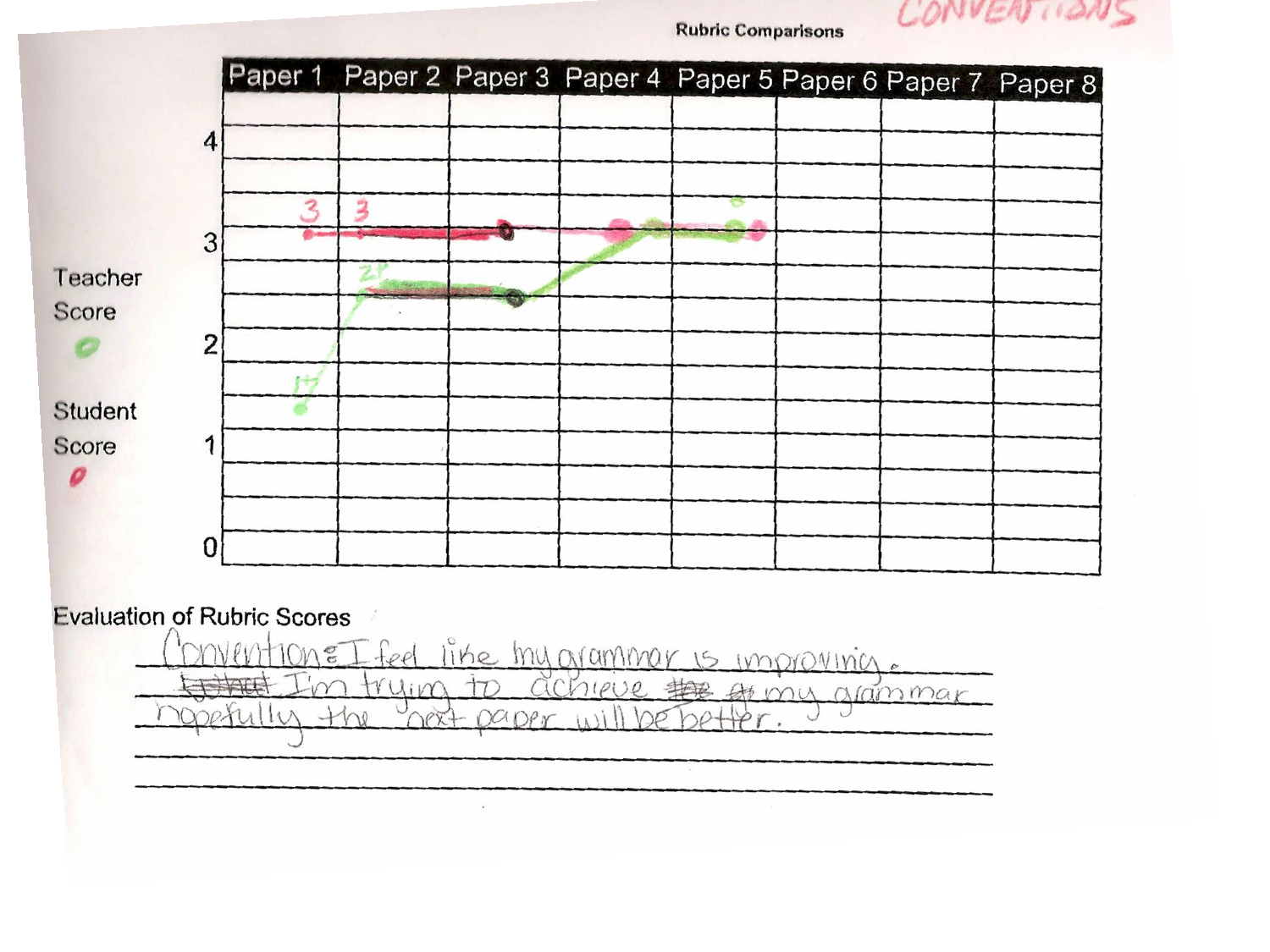### **Learning Log**

| Date           | Comments                                           |
|----------------|----------------------------------------------------|
|                | 1/07 the regimed on Schiel's and                   |
| to Ore         | <b>SILVERIA</b>                                    |
|                | 1-18-07 = worked as my sonfransico paper-          |
|                | CHILLEY<br>nod also waited on<br>七万<br>DESSNE      |
| $4 - 20 - 67$  | writted on Bessie Coleman                          |
|                | and Finghad San Franscipe                          |
| $0 - 25 - 64$  | today I FIREAR UP                                  |
| my             | Bessie rolemen paper.                              |
| $-2707$        | very worked on Ella and out                        |
| 2-04-07        | 2 CAPILLOF SUCTES<br>MAS NOMA                      |
| roday          | Enroled all the oscalls                            |
|                | P-14-07 Ikonennel Janu to write a                  |
|                | resained Preser I prisoned my                      |
|                | hapter and stated on one asset                     |
| $-7-0+$        | Cleanual how to write                              |
|                | DE MUY CASSELL OU L'EDE DELLA                      |
| $11 - 23 - 07$ | I woned where to place                             |
| SUDIECT OF     | a a churs and t a st to Firsh                      |
| 1771           | W VITING                                           |
|                | $11 - 24 - 67 - 111$ Unt or<br>in and role altimas |
|                | WENNY OUT OUT FINAL                                |

SS.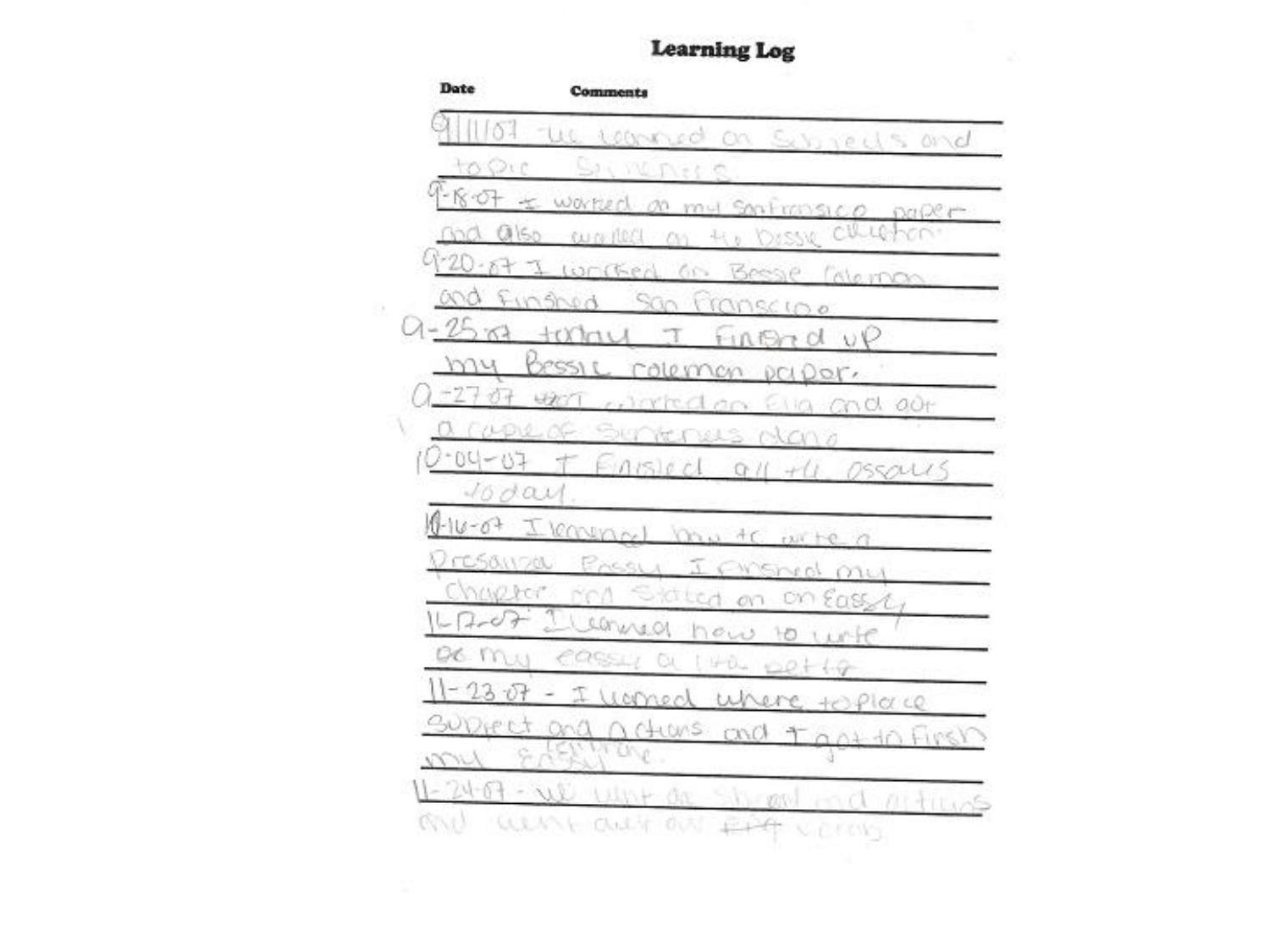

### **Cognitive Domain**

#### Learning Outcomes Related To Knowledge

| Knowledge                                                                                                                                                                         | Comprehension                                                                                                                                                                                                               | <b>Application</b>                                                                                                                                                                        | <b>Analysis</b>                                                                                                                                                                                                | <b>Synthesis</b>                                                                                                                                                                         | Evaluation                                                                                                                                                                                             |
|-----------------------------------------------------------------------------------------------------------------------------------------------------------------------------------|-----------------------------------------------------------------------------------------------------------------------------------------------------------------------------------------------------------------------------|-------------------------------------------------------------------------------------------------------------------------------------------------------------------------------------------|----------------------------------------------------------------------------------------------------------------------------------------------------------------------------------------------------------------|------------------------------------------------------------------------------------------------------------------------------------------------------------------------------------------|--------------------------------------------------------------------------------------------------------------------------------------------------------------------------------------------------------|
| Student<br>remembers or<br>recognizes<br>Information or<br>specifics as<br>communicated<br>with little<br><b>INTEGRAL</b><br>assimilation.                                        | Student grasps the<br>meaning behind<br>the intermation and<br>Information<br>translates.<br>or commentends.<br>The <b>S</b><br>Information.                                                                                | Student uses.<br>Information to<br>relate and<br>andy it to a<br><b>INVESTIGATION</b><br>with minimal<br><b>Instituctor</b><br>Inout.                                                     | <b>Stucked</b><br>discriminates.<br>organizes, and<br>sam finizes:<br>assumptions in<br>an affermet to<br><b>Identify</b><br>evidence for a<br>conclusion.                                                     | Student<br>creatively<br>are iles:<br><b>knowledge</b><br><b>SIM</b><br>analysis to<br><b>Integrate</b><br>concerts or<br>construction<br>cocerall<br>theory.                            | Student<br>ludges or<br>evaluates:<br>Information<br>based upon<br>standards.<br>and criteria.<br>values and<br>cedulare.                                                                              |
| <b>Cite</b><br><b>Lated</b><br>List<br><b>Enumerate</b><br><b>Identify</b><br><b>Ingliato</b><br>Match<br><b>Nume</b><br>Outlet<br>Recall<br>Retroduce.<br>State.<br><b>Write</b> | <b>Connect</b><br>Define<br><b>Describe</b><br><b>This cause</b><br><b>Estimate</b><br><b>Ferdaln</b><br>Concratize<br><b>Identify</b><br><b>Hitsdrate</b><br>Locate.<br><b>Paranhrase</b><br><b>Restate</b><br>Stunnmarize | Arriv<br>Chart<br>Commune.<br><b>Demonstrate</b><br>Determine<br><b>Lingmodize</b><br><b>Fistabilish</b><br>Malter<br>Manhaulate<br><b>Prenare</b><br><b>Profect</b><br>Stelling<br>Lisav | <b>Analyze</b><br>Compare<br>Confirmat<br><b>Correlate</b><br>Diagram<br><b>This spect</b><br><b>Differentiate</b><br>Distinguish<br><b>Infor</b><br>Investigate<br><b>Limit</b><br><b>CONTING</b><br>Senarate | <b>Assemble</b><br>Create<br><b>Construct</b><br>Deslan<br>Develop<br>Formulate<br>Conerate<br><b>Hypothesize</b><br><b>billing</b><br><b>Invent</b><br>Modify<br>Retrame<br>Swrithesize | <b>PECCASE</b><br><b>Arrestals.e.</b><br>Conclude<br>Critique<br><b>Declete</b><br><b>Dollard</b><br>Diagnose<br><b>Evaluate</b><br>Judae<br><b>Justily</b><br><b>Rearric</b><br>Recommend<br>Sauceart |

Basic Knowledge Level.

More Sophisticated Higher Level Thinking **Critical Thinking**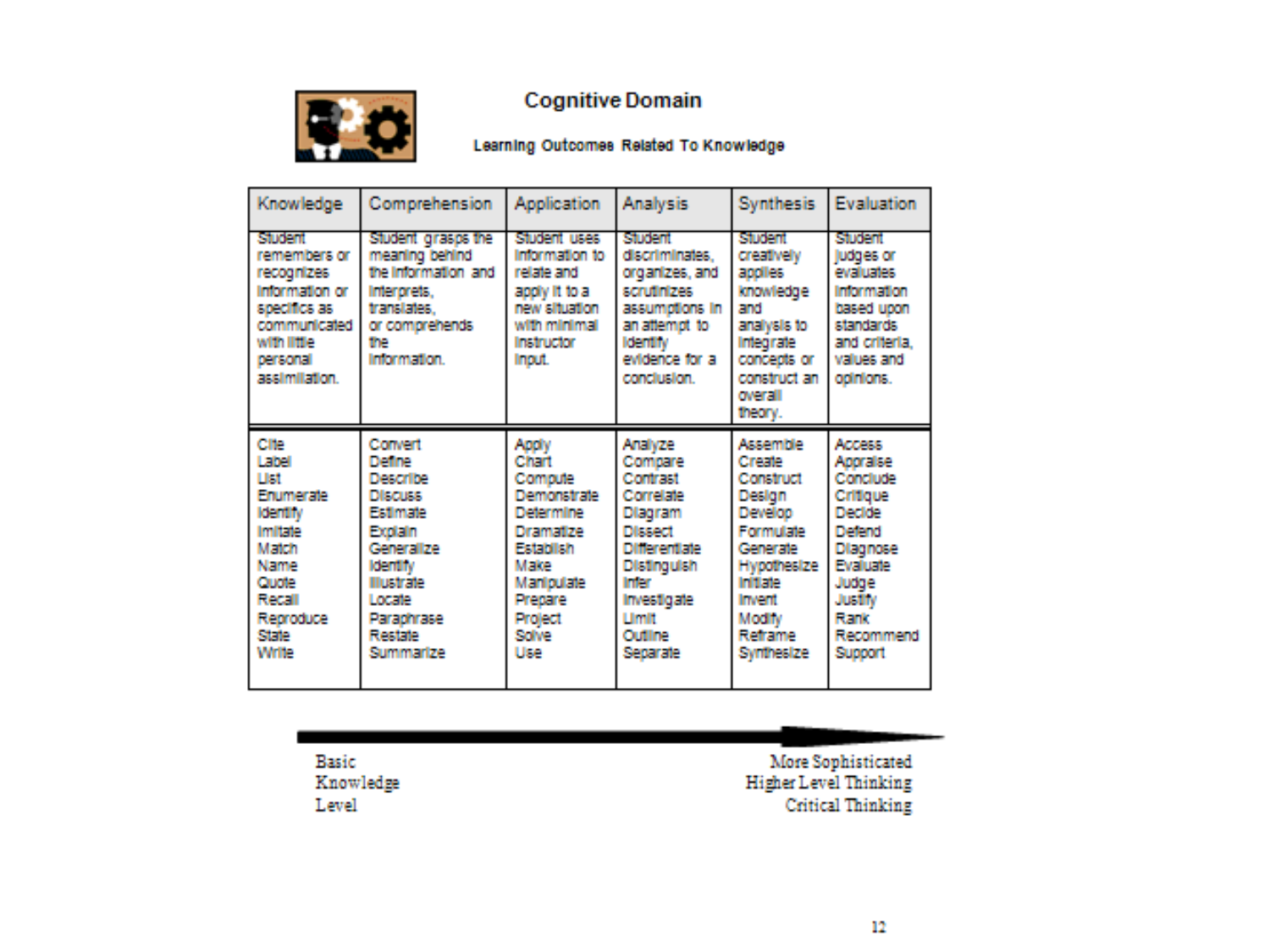

### **Psychomotor Domain**

Learning Outcomes Related To Skills

| <b>Observe Model</b>                                                                                                                                                         |                                                                                                                      | Recognize   Correct<br><b>Standards</b>                                                                                                    |                                                                                                                                                         | <b>Apply</b>                                                                            | Coach                                                                                                         |
|------------------------------------------------------------------------------------------------------------------------------------------------------------------------------|----------------------------------------------------------------------------------------------------------------------|--------------------------------------------------------------------------------------------------------------------------------------------|---------------------------------------------------------------------------------------------------------------------------------------------------------|-----------------------------------------------------------------------------------------|---------------------------------------------------------------------------------------------------------------|
| <b>Students</b><br>translate<br>sensory<br>Insufi Into<br>physical<br>tasks or<br>activities.                                                                                | <b>Students</b><br>are able to<br>replicate a<br>fundamental<br>skill or task.                                       | <b>Students</b><br>recognize<br>standards or<br>criteria<br>Important to<br>perform a skill<br>or task<br>correctly.                       | Students use<br>standards to<br>evaluate their<br>CRATH<br>performances<br>and make<br>corrections.                                                     | Students:<br>apply this<br>skill to real<br><b>Ilip</b><br>sthedlons.                   | Students are<br>able to<br>Instruction<br>train others<br>to perform<br>this sidil in<br>other<br>situations. |
| Hear<br><b>Identify</b><br>Chissenwo<br>See.<br>Street<br>Taste<br><b>Touch</b><br>Watch<br>*Usually no<br>cutcomes<br><b>CST</b><br>objectives<br>written at<br>this level. | Atternat<br>Copy<br>Fellow<br><b>Imitate</b><br>Mimic.<br>Model<br>Reenadt<br>Repeat<br>Reported too.<br>Show<br>Try | Check<br>Delect<br><b>Discriminate</b><br>Differentiate<br><b>Distinguish</b><br><b>Neiller</b><br><b>Elemantwe</b><br>Recognize<br>Select | Adam<br><b>Adiust</b><br>Alice<br>Change<br>Correct<br>Customize<br>Develop<br><b>Improve</b><br>Manindate<br>Modiy<br><b>Practice</b><br><b>Revise</b> | Fulld<br>Compose<br>Construct<br><b>Create</b><br>Design<br>Originate<br><b>Produce</b> | Demonstrate<br><b>Exhibit</b><br><b>Hustrate</b><br>Instituct<br>Teach<br>Train                               |

**Basic Knowledge Basic Skills** Level

More Sophisticated Skills **Higher Level Abilities** Critical Understanding of Performance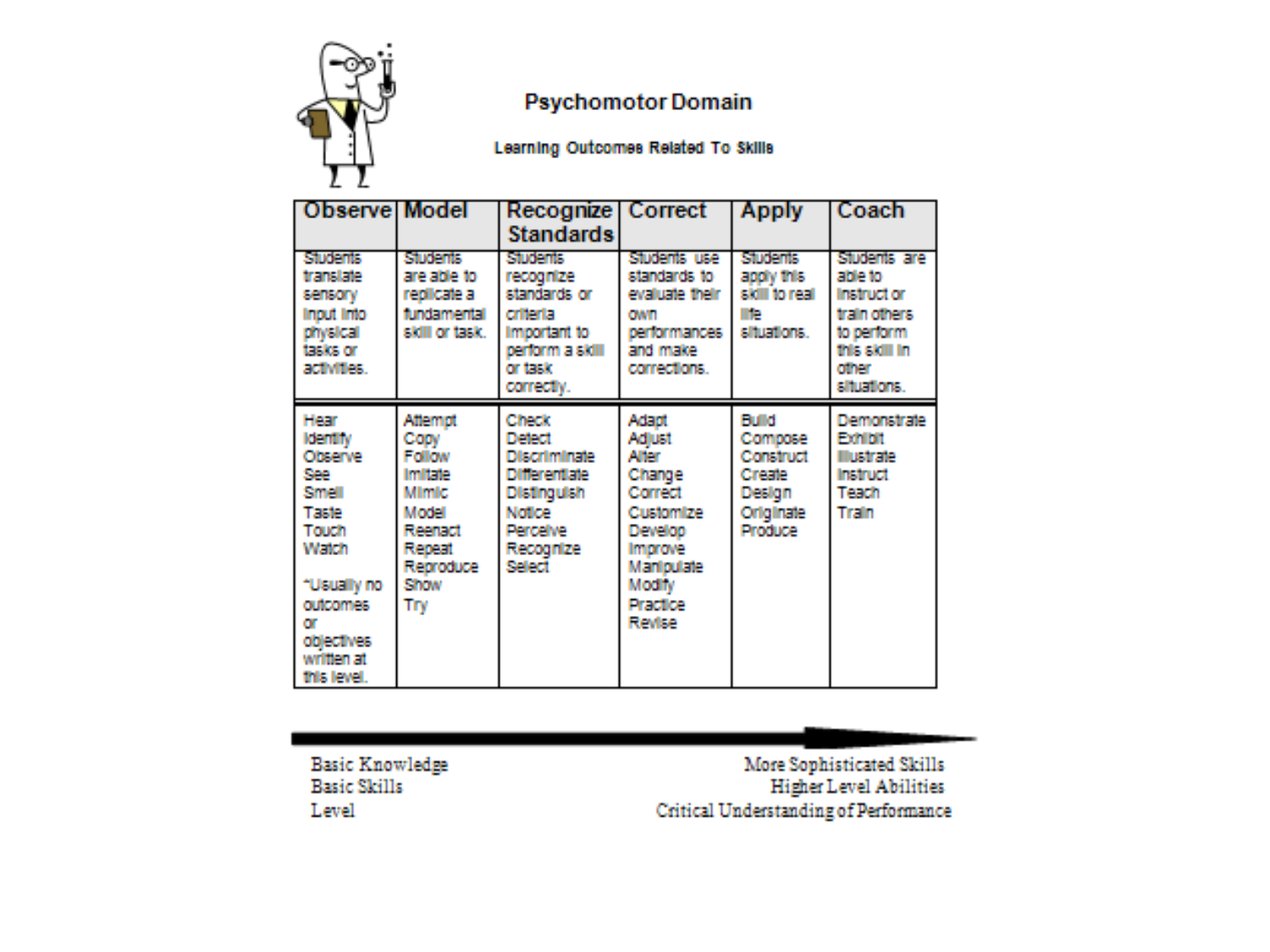

### **Affective Domain**

Learning Outcomes Related To Attitudes, Behaviors, and Values

| Receiving       | <b>Responding</b> | Valuing              | Organizing        | Characterizing       |
|-----------------|-------------------|----------------------|-------------------|----------------------|
| <b>Students</b> | Students exhibit  | <b>Students</b>      | <b>STUDENTS</b>   | Students Integrate   |
| <b>INSCORP</b>  | a reaction or     | recognize            | determine a       | consistent behavior  |
| aware of an     | change as a       | value and            | new value or      | as a naturalized     |
| attitude.       | result of         | display this         | behavior as       | value in solte of    |
| behavior, or    | exposure to an    | through              | Important or a    | discomfort or cost.  |
| value.          | attitude.         | <b>Involvement</b>   | priority.         | The value is:        |
|                 | behavior, or      | сm                   |                   | recognized as a part |
|                 | w. ma             | commitment           |                   | of the person's      |
|                 |                   |                      |                   | character.           |
|                 |                   |                      |                   |                      |
| Accent          | <b>Behave</b>     | Accept               | Adapt             | <b>Authenticate</b>  |
| Attend          | Comply            | Adapt                | <b>Adjust</b>     | Characterize         |
| <b>Describe</b> | Cooperate         | <b>Fialance</b>      | <b>Alter</b>      | Defend               |
| Explain         | <b>Discuss</b>    | Choose               | Change            | <b>Display</b>       |
| Locate          | <b>Examine</b>    | <b>Differentiate</b> | Customize         | Embody               |
| Citizense.      | Follow            | Defend               | Develop           | <b>Haliftuate</b>    |
| <b>Realize</b>  | Model             | <b>Influence</b>     | <b>Improve</b>    | Internalize          |
| <b>Receive</b>  | <b>Present</b>    | <b>Dreibr</b>        | <b>Manfoulate</b> | Produce              |
| Recognize       | Reserved          | Recognize            | Modiv             | <b>Represent</b>     |
|                 | <b>SCINERAF</b>   | Seek                 | <b>Practice</b>   | <b>Validate</b>      |

**Elementary Values and Behaviors Inherited Value System** Egocentric View

More Highly Developed Attitudes Well Thought-out Value System Higher Level Abilities to Identify and Articulate Others' Values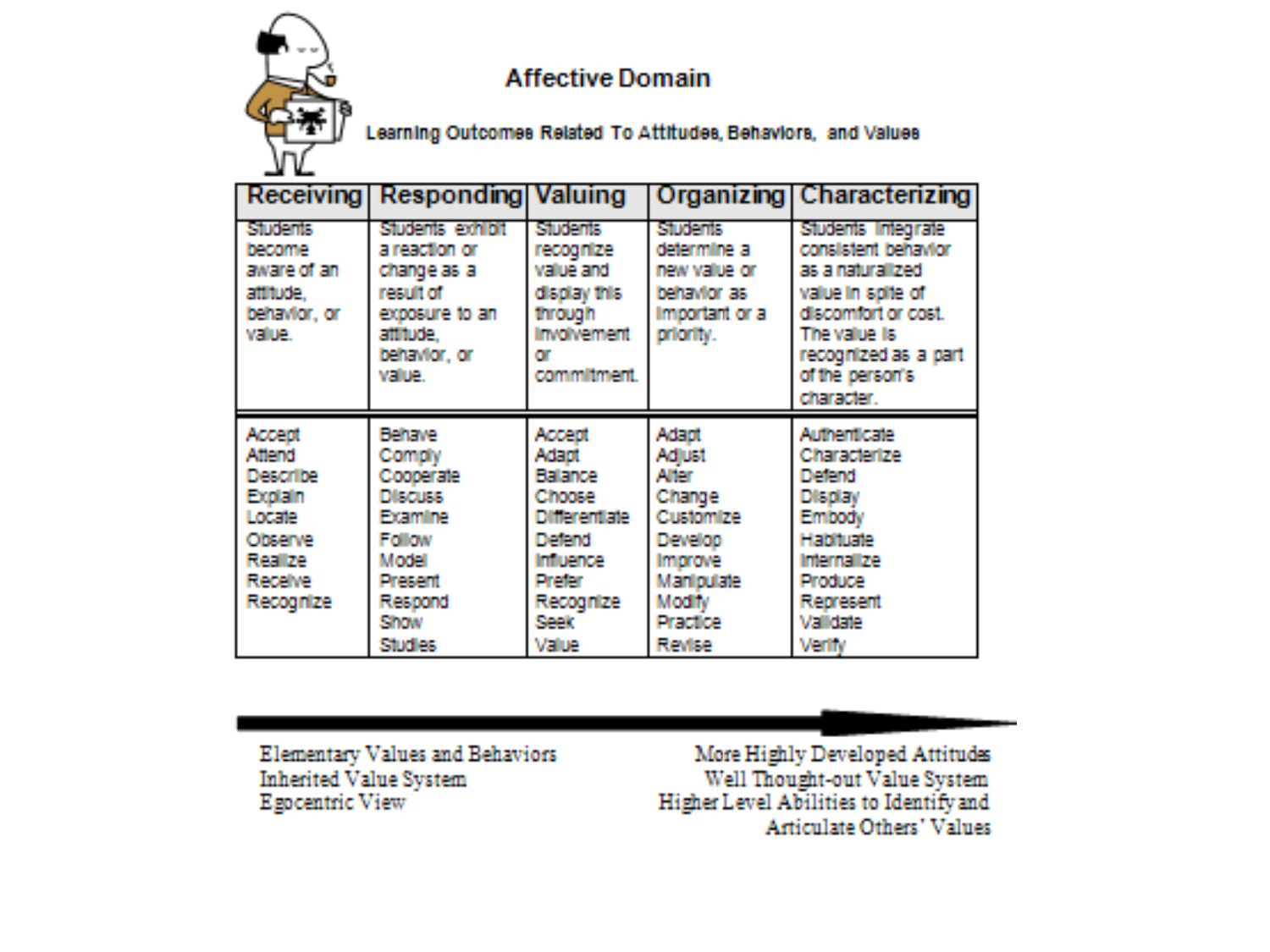- ARCC = Accountability Report for the Community Colleges;
- Initiated by AB 1417 (2004);
- Evaluate college performance on state's educational outcome priorities;
- Give a fair picture of college performance; and
- Provide colleges with information to help them improve their programs

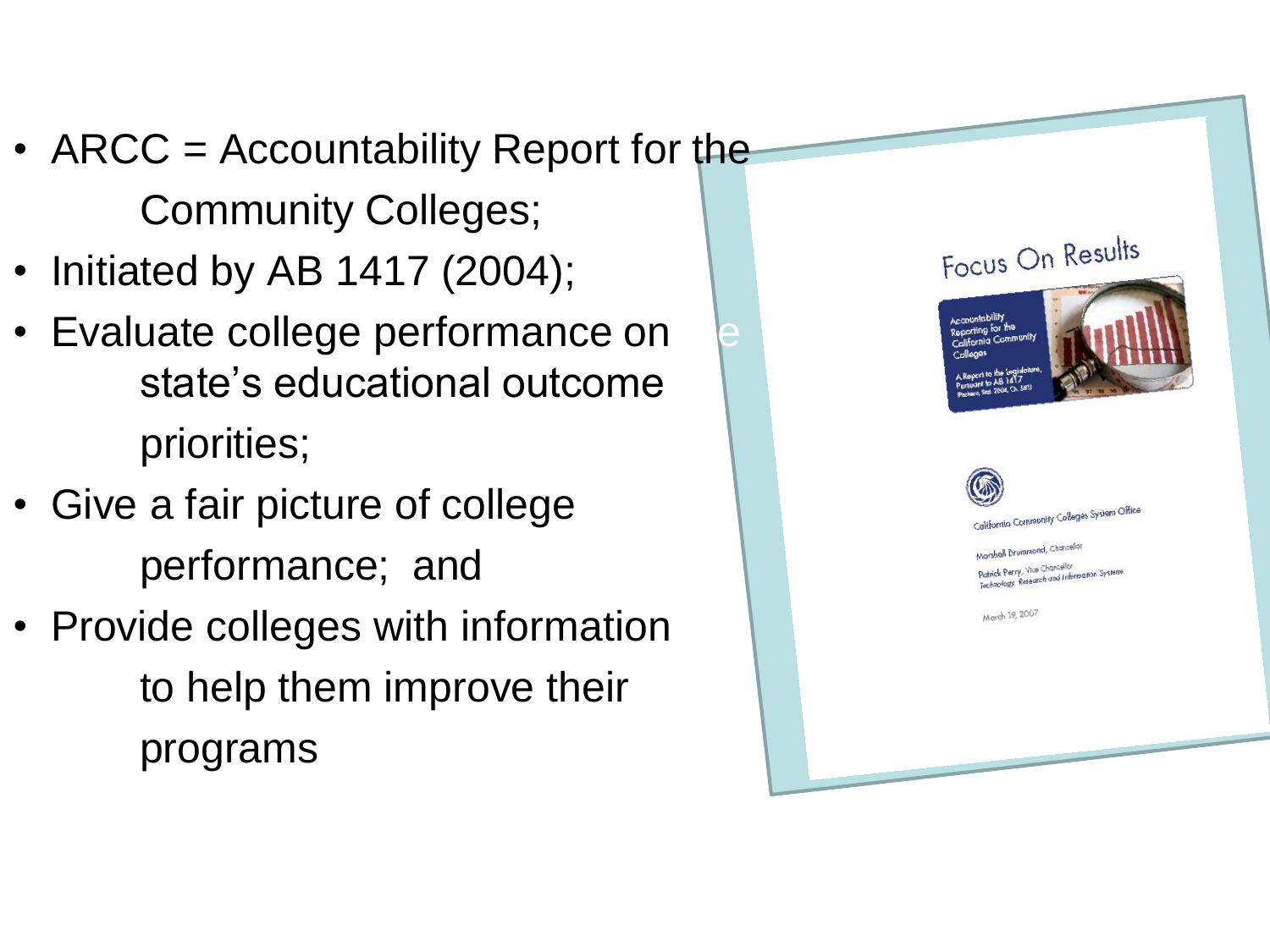The tables present the following data for each college:

- 1. Student Progress and Achievement Rate
- 2 Percent of Students Who Earned at Least 30 Units
- 3. Persistence Rate
- 4. Annual Successful Course Completion Rate for Credit Vocational Courses
- 5. Annual Successful Course Completion Rate for Credit Basic Skills Courses
- 6. Improvement Rates for Credit ESL Courses
- 7 Inforcement Rates for Credit Basic Skills Courses
- 8. Enhanced Noncredit Progress and Achievement Rate
- 9. College profile summaries (e.g., headcounts, percentages of student emollments by various demographics)
- 10. Summary of the college's peer groups for each indicator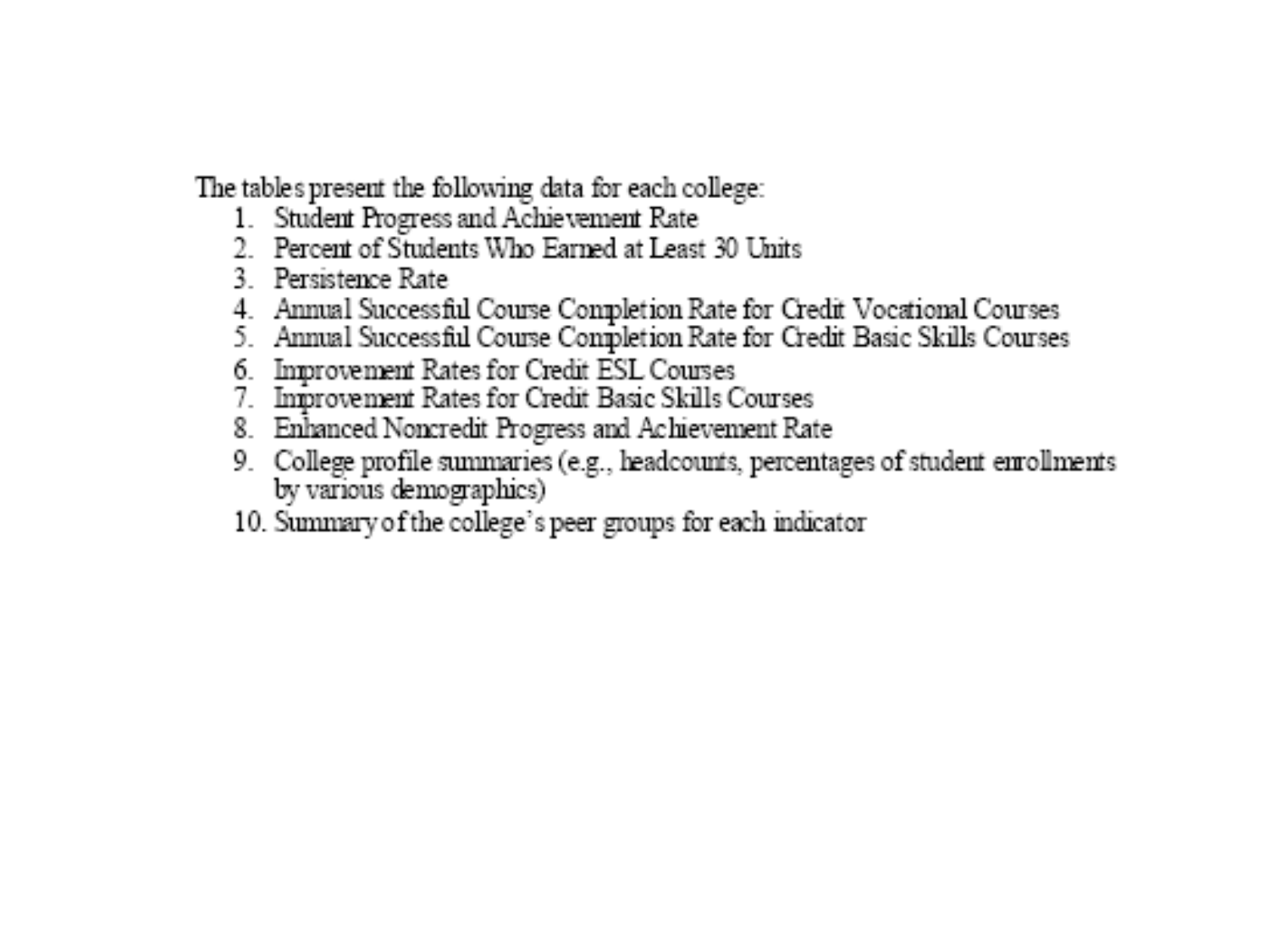### Pre-Collegiate Improvement: Basic Skills, ESL, and Enhanced Noncredit

Table 1.4: **Annual Successful Course Completion Rate for Credit Basic Skills Courses** 

See explanation in Appendix B.

|                                                                                              | 2004-2005 | 2005.2006 | 2006-2007 |
|----------------------------------------------------------------------------------------------|-----------|-----------|-----------|
| <b>Annual Successful Course</b><br><b>Completion Rate for</b><br><b>Basic Skills Courses</b> | 65.8%     | 61.6%     | 61.5%     |

See explanation in Appendix B.

Table 1.5: **Improvement Rates for ESL** and Credit Basic Skills Courses

|                                      | 2002-2003 to<br>2004-2005 | 2003-2004 to<br>2005.2006 | 2004-2005 to<br>2006-2007 |
|--------------------------------------|---------------------------|---------------------------|---------------------------|
| <b>ESL Improvement Rate</b>          | 4.2%                      | 7.0%                      | 7.6%                      |
| <b>Basic Skills Improvement Rate</b> | 他的                        | 45.0%                     | 66.I%                     |

Table 1.6: **Enhanced Noncredit Progress and Achievement Rate** 

See explanation in Appendix B.

|                                                                   | 2006-2007 to | 2007-2008 to | 2008-2009 to |
|-------------------------------------------------------------------|--------------|--------------|--------------|
|                                                                   | 2008-2009    | 2009.2010    | 2010-2011    |
| <b>Enhanced Noncredit Progress and</b><br><b>Achievement Rute</b> | 骺<br>m.      | 製            | 瓢            |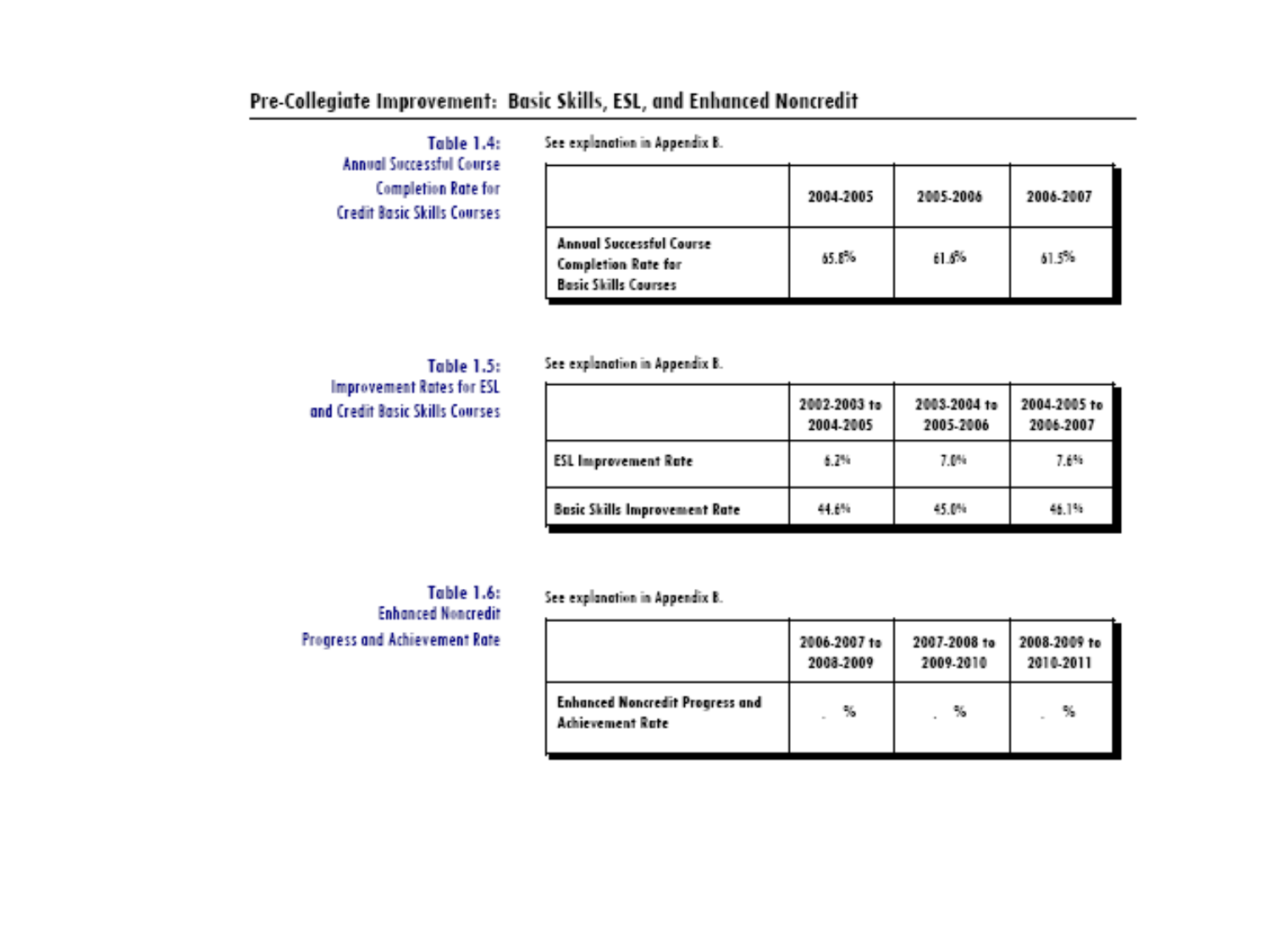

## **Basic Skills as a Foundation for Student Success in California Community Colleges http://www.cccbsi.org**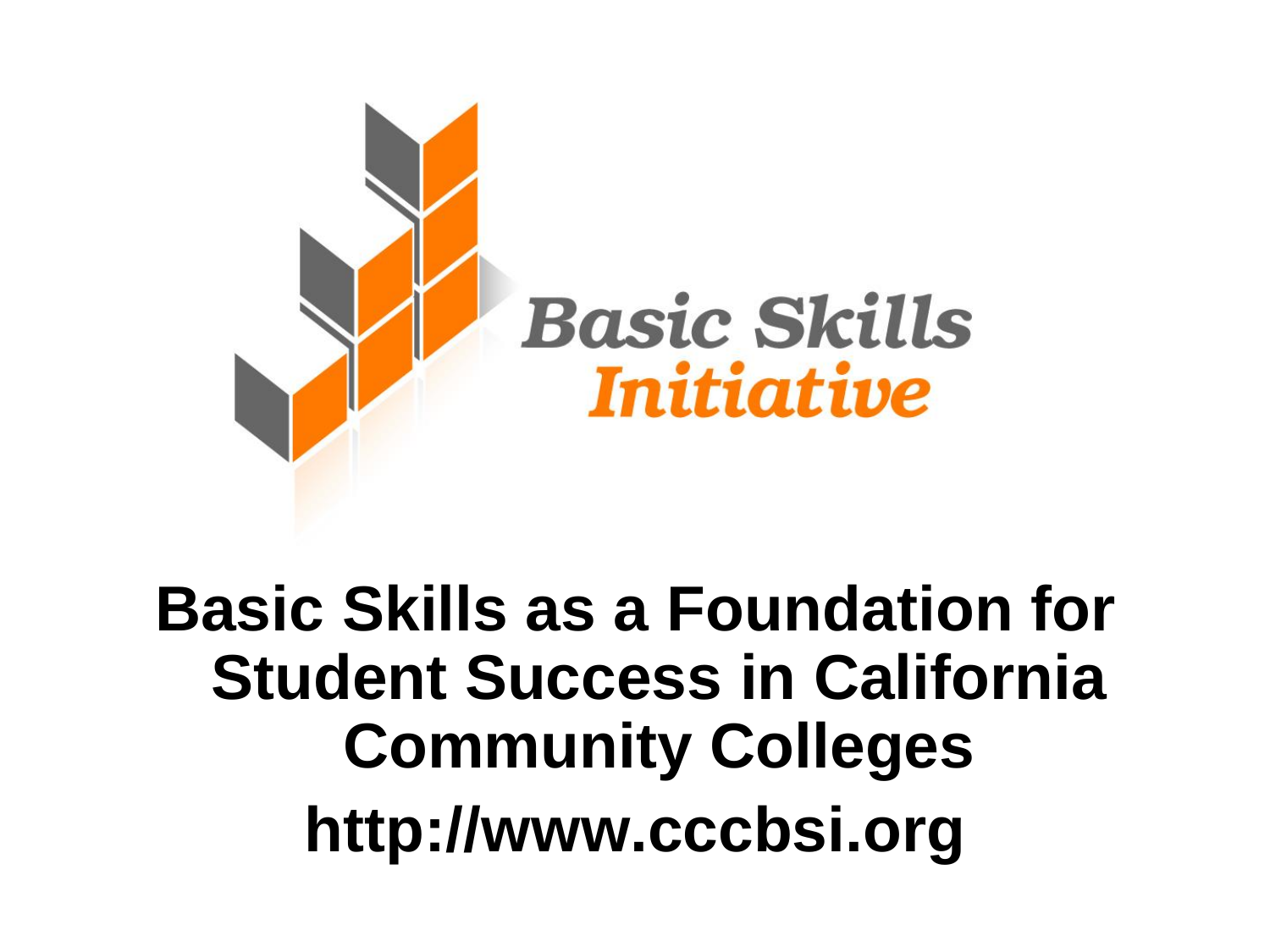# Organizers of BSI

- **Academic Senate for California Community Colleges**
- **California Community Colleges Chief Instructional Officers**
- **California Community Colleges Chief Student Services Officers**
- **California Community Colleges Chancellor's Office**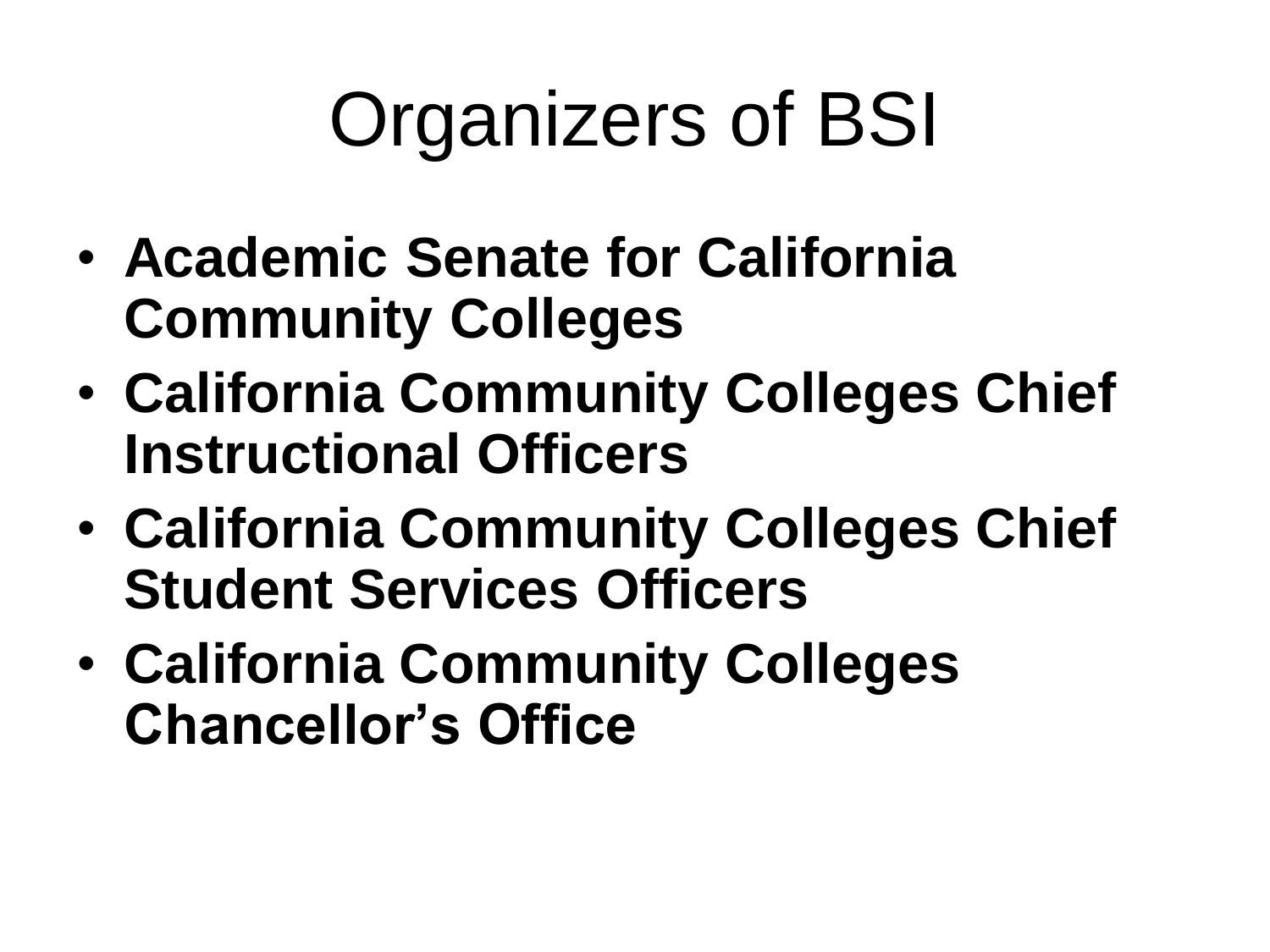# Literature Review

- **Strand A: Organizational and Administrative Practices**
- **Strand B: Program Components**
- **Strand C: Staff Development**
- **Strand D: Instructional Practices**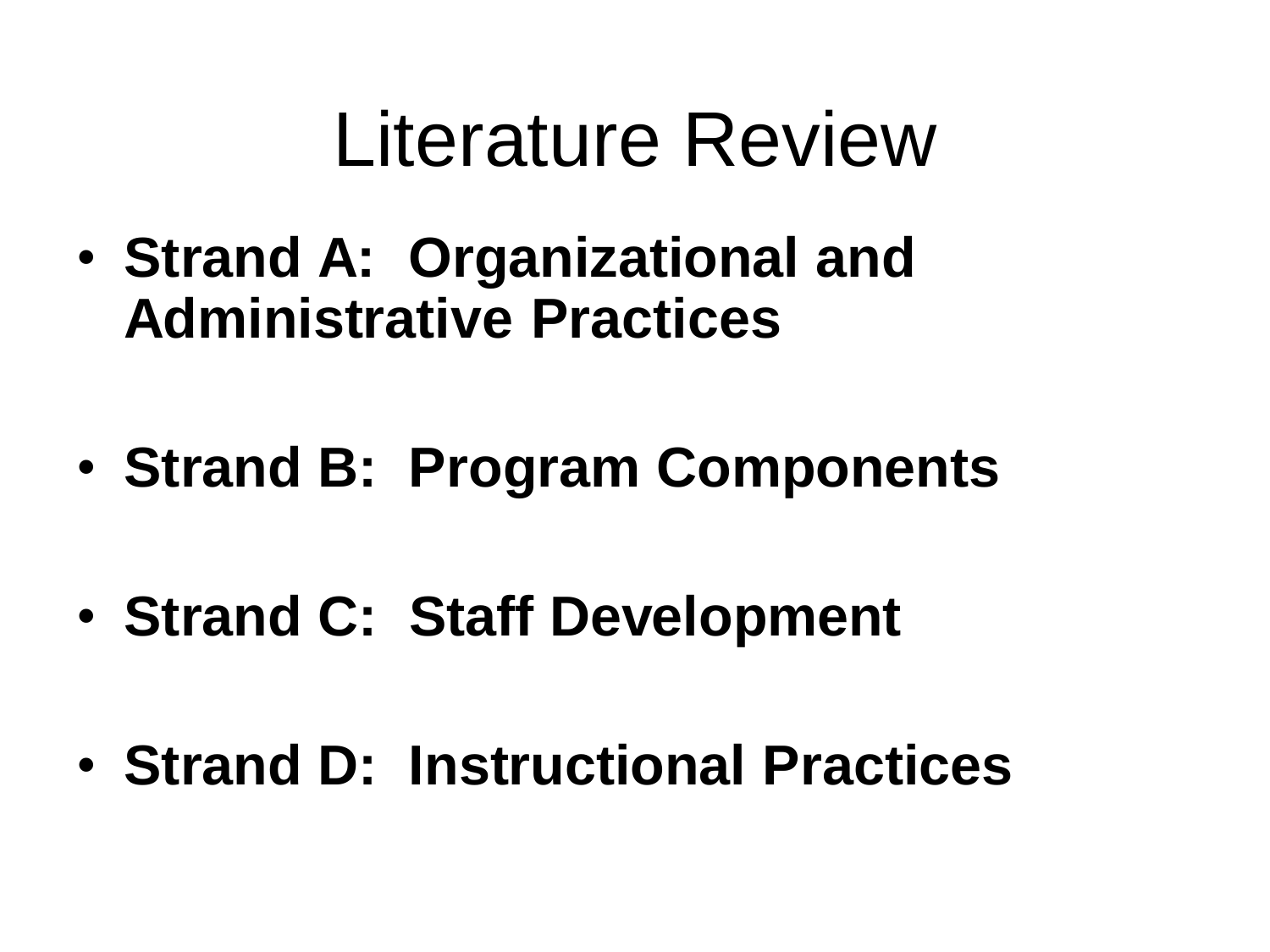### **Organizational and Administrative Practices**

Institutional choices concerning program structure, organization, and management have been related to the overall effectiveness of developmental education programs. The following effective practices have been identified in this area:

Developmental education is a clearly stated institutional priority.

A clearly articulated mission based on a shared, overarching philosophy drives the developmental education program.

The developmental education program is centralized or highly coordinated.

Institutional policies facilitate student completion of necessary developmental coursework as early as possible in the educational sequence.

A comprehensive system of support services exists, and is characterized by a high degree of integration among academic and student support services.

Faculty who are both knowledgeable and enthusiastic about developmental education are recruited and  $A.6$ hired to teach in the program.

Institutions manage faculty and student expectations regarding developmental education.

### Full content of the Organizational & Administrative Practices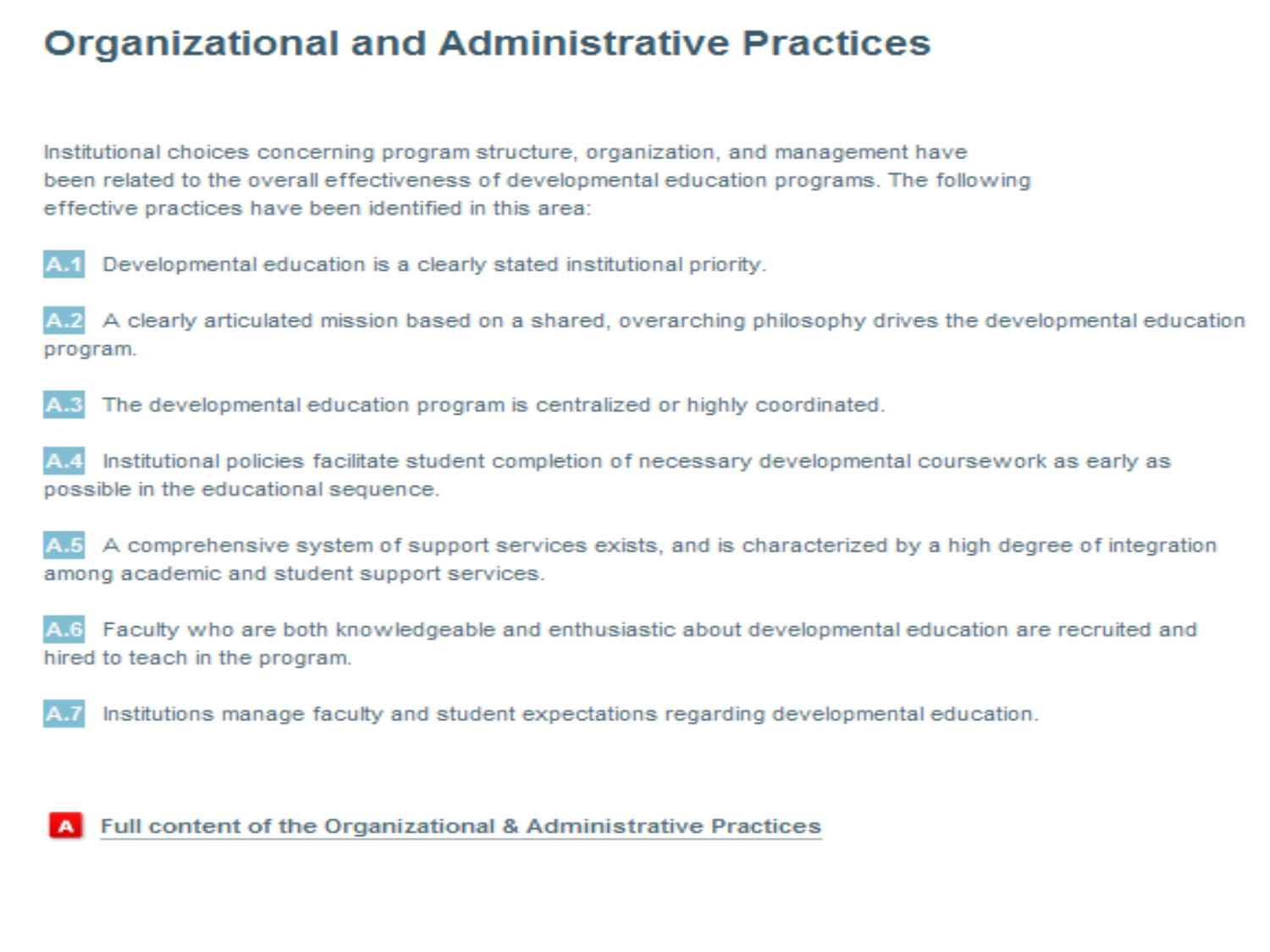### **Program Components**

According to the literature, a number of specific programmatic components are characteristic of highly effective developmental education programs.

These include:



Regular program evaluations are conducted, results are disseminated widely, and data are used to improve practice.

Counseling support provided is substantial, accessible, and integrated with academic courses/programs. B.3

Financial aid is disseminated to support developmental students. Mechanisms exist to ensure that developmental students are aware of such opportunities and are provided with assistance to apply for and acquire financial aid.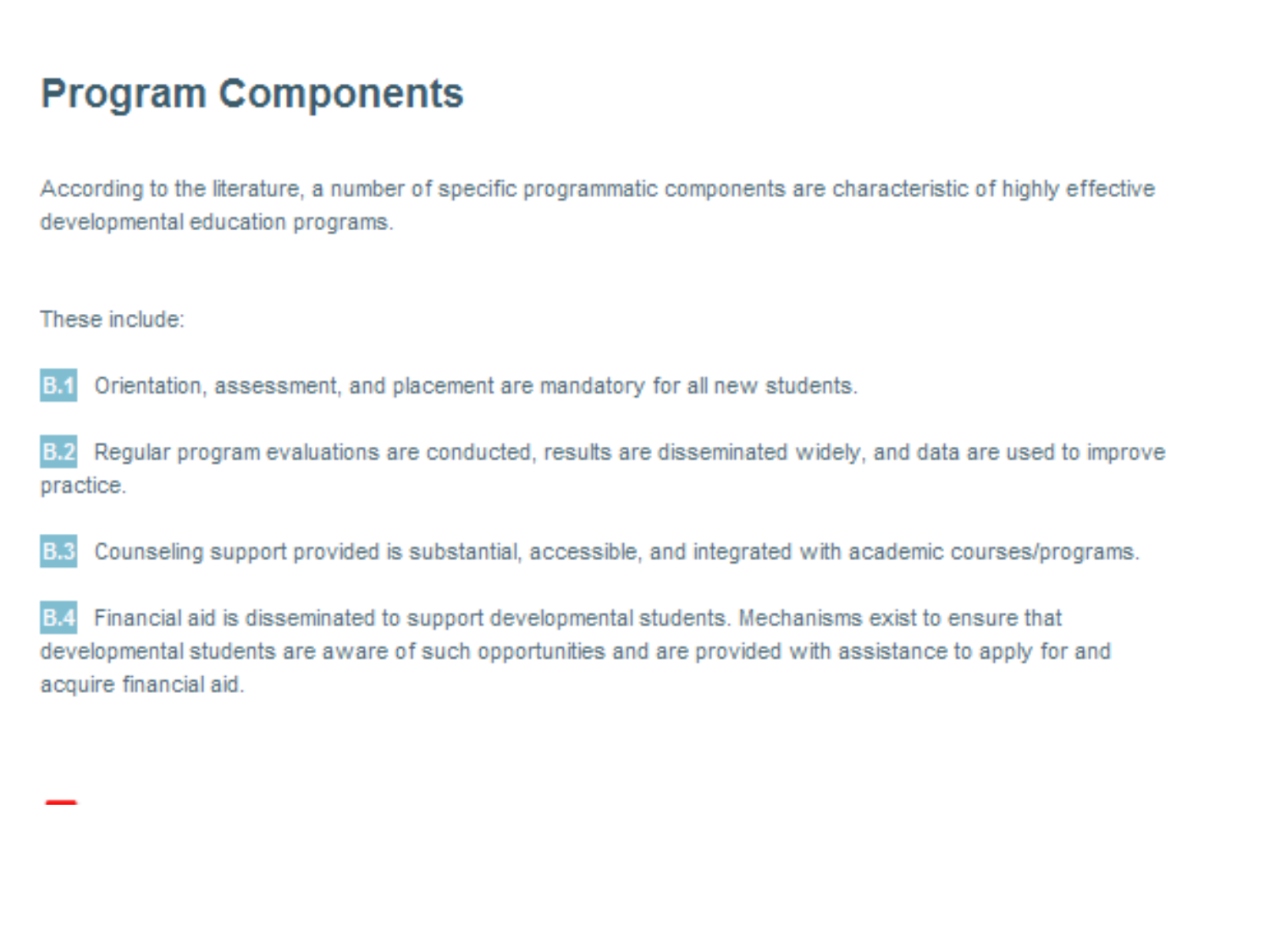### **Staff Development**

According to the literature, the importance of comprehensive training and development opportunities for faculty and staff who work with developmental students cannot be overestimated. Programs with a strong professional development component have been shown to yield better student retention rates and better student performance in developmental courses than those without such an emphasis (Boylan, Bonham, Claxton, and Bliss, 1992). Furthermore, analysis has demonstrated that specific training is one of the leading variables contributing to the success of a variety of components of developmental education, including tutoring, advising, and instruction. Boylan goes so far as to state that, "no matter what component of developmental education was being studied, an emphasis on training and professional development improved its outcomes" (Boylan, 2002, 46).

Effective practices include:

Administrators support and encourage faculty development in basic skills, and the improvement of teaching C.1 and learning is connected to the institutional mission.

The faculty play a primary role in needs assessment, planning, and implementation of staff development programs and activities in support of basic skills programs.

Staff development programs are structured and appropriately supported to sustain them as ongoing efforts related to institutional goals for the improvement of teaching and learning.

Staff development opportunities are flexible, varied, and responsive to developmental needs of individual faculty, diverse student populations, and coordinated programs/services.



Faculty development is clearly connected to intrinsic and extrinsic faculty reward structures.